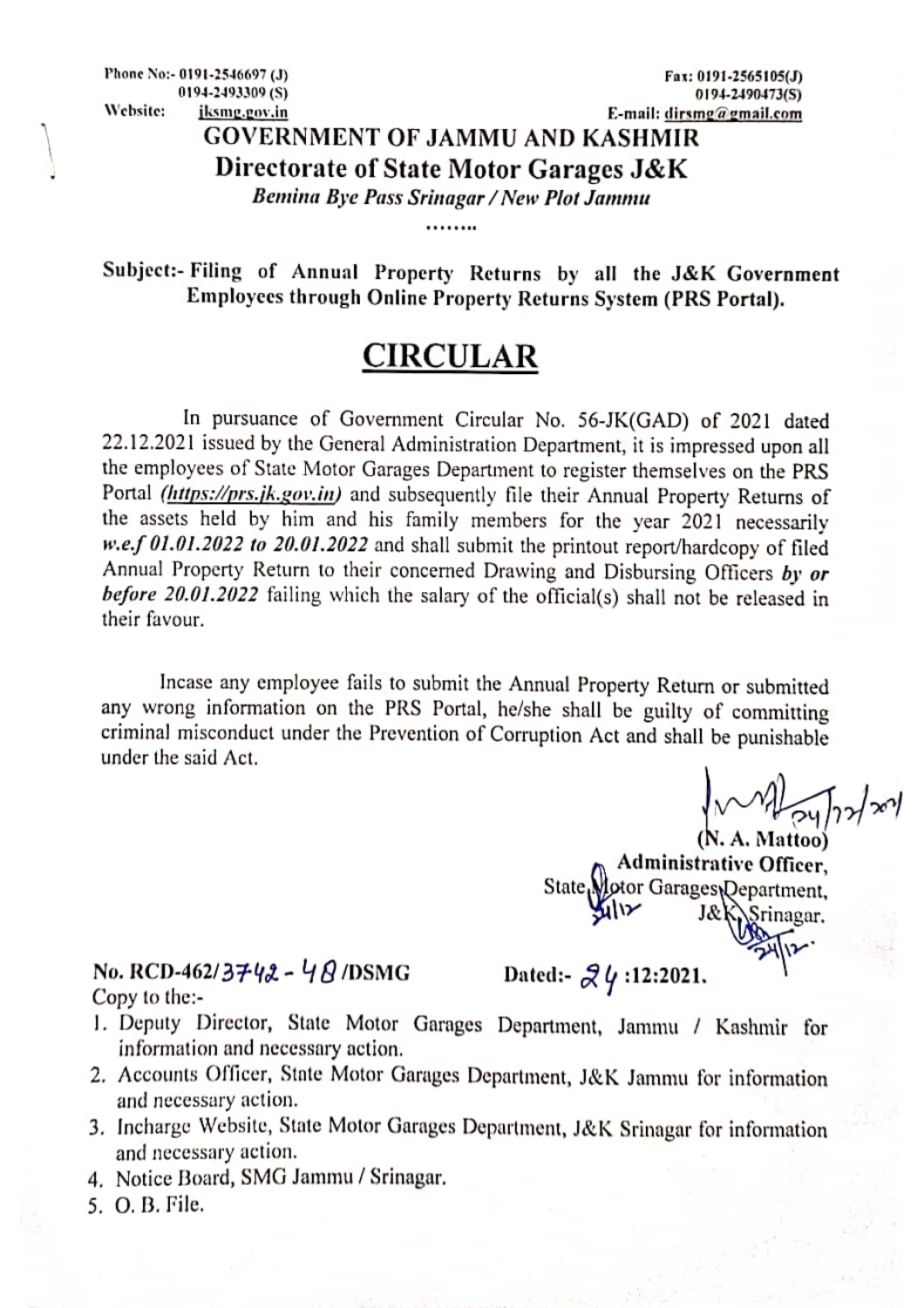## **CPIS Numbers of Officers and Officials of Directorate of State Motor Garages Department,**

**J&K**

|                | <b>Direction Office, State Motor Garages Department</b> |                           |            |                  |                         |  |
|----------------|---------------------------------------------------------|---------------------------|------------|------------------|-------------------------|--|
| Sr<br>No.      | <b>CPIS No</b>                                          | <b>Name</b>               | <b>DOB</b> | Date of<br>Joing | <b>Designation</b>      |  |
| 1              | STSFSD00030187                                          | Malik Tahir Gani          | 22/09/1973 | 15/12/2007       | Director                |  |
| $\overline{2}$ | CSTLAW00060081                                          | Nazir Ahmad Mattoo        | 19/04/1963 | 15/07/1982       | Adm. Officee            |  |
| 3              | 230404000441                                            | Pridaman Krishan Bhat     | 01/05/1966 | 20/12/1996       | <b>Accounts Officer</b> |  |
| 4              | CSTFSD00020001                                          | <b>Shakeel Ahmad Bhat</b> | 01/03/1967 | 24/04/1991       | Section Officer         |  |
| 5              | CSTFSD00020006                                          | Waris Rehman Khan         | 03/04/1985 | 21/04/2006       | <b>Head Assistant</b>   |  |
| 6              | CSTFSD00020010                                          | <b>Asif Nazir</b>         | 04/07/1982 | 19/10/2000       | <b>Head Assistant</b>   |  |
| 7              | DCJLAW00380044                                          | Shahnawaz Ahmed Malik     | 15/11/1987 | 03/10/2016       | Junior Legal            |  |
| 8              | CSTFSD00020009                                          | Shabir Ahmad Khan         | 26/11/1974 | 01/11/1996       | Senior Assistant        |  |
| 9              | CSTFSD00020091                                          | Mansoor Ahmad Lone        | 27/11/1970 | 28/04/1994       | Senior Assistant        |  |
| 10             | STSFSD00030183                                          | Sabeena                   | 25/03/1987 | 31/05/2010       | Senior Assistant        |  |
| 11             | CSTFSD00020039                                          | Mohammad Azar             | 06/10/1994 | 19/08/2015       | Junior Assistant        |  |
| 12             | CSTFSD00020040                                          | Amir Khan Mugal           | 10/04/1994 | 03/02/2016       | Junior Assistant        |  |
| 13             | CSTFSD00020011                                          | Sajad Ahmad Shah          | 04/11/1979 | 12/07/2002       | Junior Assistant        |  |
| 14             | CSTFSD00020016                                          | Mohammad Ayub Rather      | 01/05/1962 | 14/08/1981       | Foreman                 |  |
| 15             | CSTFSD00020019                                          | Abdul Majid Bhat          | 11/02/1963 | 14/03/1981       | Mechanic                |  |
| 16             | CSTFSD00020020                                          | Saleem Ahmad Bhat         | 05/05/1963 | 14/08/1981       | Mechanic                |  |
| 17             | CSTFSD00020022                                          | Imtiyaz Ahmad Gilkar      | 10/04/1963 | 19/05/1982       | Mechanic                |  |
| 18             | CSTFSD00020023                                          | Rakesh Kumar              | 26/01/1962 | 12/04/1985       | Mechanic                |  |
| 19             | CSTFSD00020027                                          | Nissar Ahmad Thakur       | 07/03/1969 | 17/07/1987       | Mechanic                |  |
| 20             | CSTFSD00020030                                          | Suresh Kumar              | 17/08/1968 | 21/01/1994       | Mechanic                |  |
| 21             | CSTFSD00020101                                          | Ghulam Mohi Ud Din        | 11/11/1973 | 15/02/2010       | Welder                  |  |
| 22             | CSTFSD00020032                                          | Shahid Hussain            | 01/01/1975 | 27/04/1995       | Fitter                  |  |
| 23             | STSFSD00030212                                          | Mohd Ashraf Dar           | 05/04/1969 | 18/01/1994       | Fitter                  |  |
| 24             | CSTFSD00020005                                          | Javaid Ahmad Bhat         | 17/10/1970 | 27/02/2013       | Greaser Washer          |  |
| 25             | CSTFSD00020035                                          | Umar Bashir               | 03/03/1980 | 21/12/1998       | Greaser Washer          |  |
| 26             | CSTFSD00020037                                          | Numan Shafiq Mattoo       | 19/06/1991 | 17/06/2011       | Greaser Washer          |  |
| 27             | CSTFSD00020036                                          | Tawheed Showkat           | 03/01/1992 | 04/07/2017       | Cleaner                 |  |
| 28             | ATJTPT00010100                                          | <b>Abdul Hamid</b>        | 02/02/1964 | 28/07/1989       | Chauffeur               |  |
| 29             | CSTFSD00020045                                          | Mushtaq Ahmad Bhat        | 23/12/1962 | 15/06/1985       | Chauffeur               |  |
| 30             | CSTFSD00020052                                          | Mohd Iqbal Reshi          | 15/04/1965 | 25/04/1983       | Chauffeur               |  |
| 31             | CSTFSD00020053                                          | Mohammad Amin Sofi        | 05/02/1967 | 13/06/1985       | Chauffeur               |  |
| 32             | CSTFSD00020054                                          | Zameer Ahmad Shiekh       | 03/04/1963 | 14/08/1981       | Chauffeur               |  |
| 33             | CSTFSD00020056                                          | Aijaz Ahmad Khan          | 11/05/1965 | 19/01/1987       | Chauffeur               |  |
| 34             | CSTFSD00020058                                          | Ghulam Hassan Kandoo      | 16/04/1963 | 18/05/1989       | Chauffeur               |  |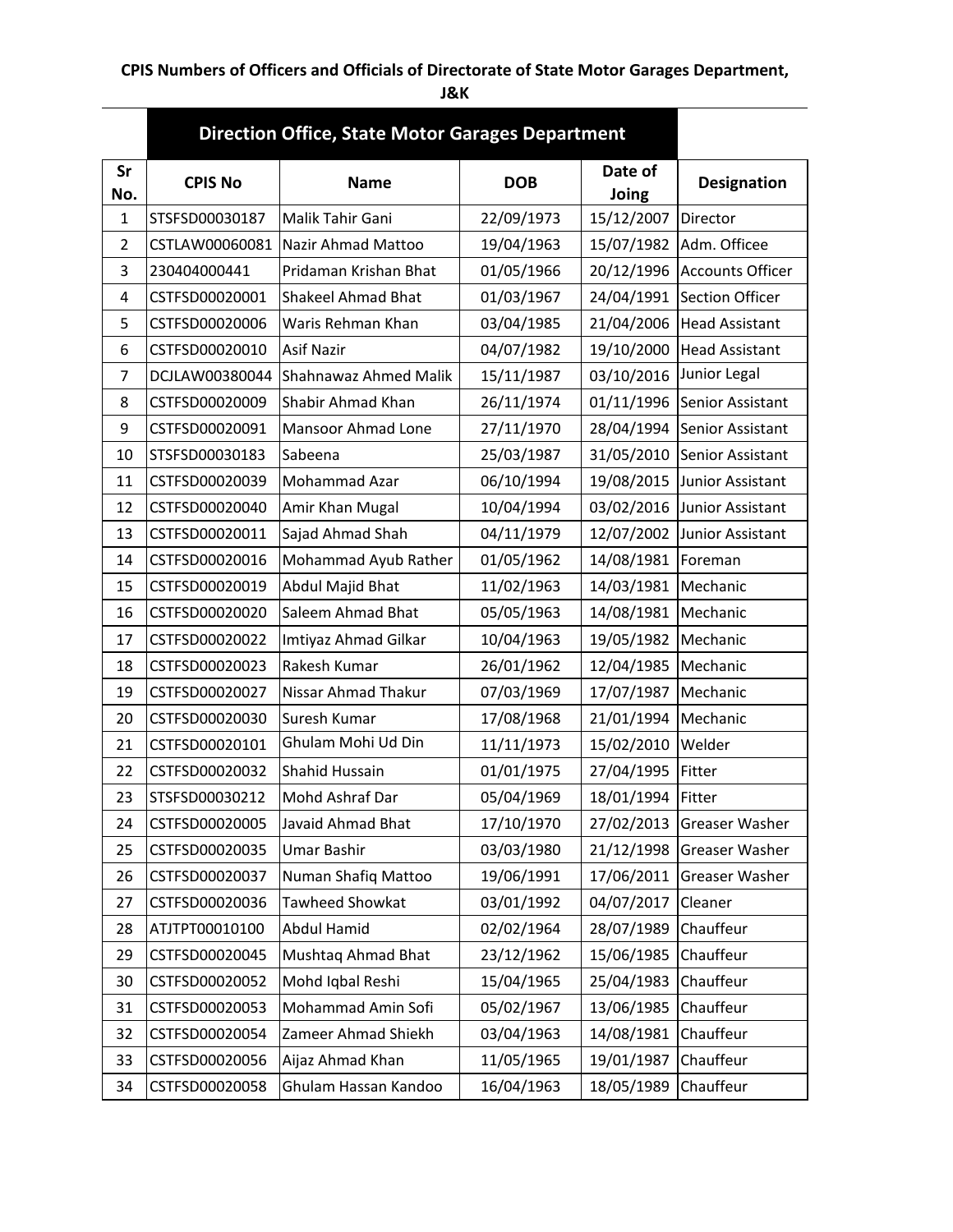| Sr<br>No. | <b>CPIS No</b> | <b>Name</b>                 | <b>DOB</b> | Date of<br>Joing     | <b>Designation</b> |
|-----------|----------------|-----------------------------|------------|----------------------|--------------------|
| 35        | CSTFSD00020059 | Vijay Kumar                 | 24/01/1964 | 19/07/1989           | Chauffeur          |
| 36        | CSTFSD00020062 | Farooq Ahmad Lone           | 06/05/1966 | 09/11/1984           | Chauffeur          |
| 37        | CSTFSD00020065 | Ramesh Kumar                | 03/01/1964 | 11/09/1989           | Chauffeur          |
| 38        | CSTFSD00020067 | Abdul Hamid Bhat            | 09/12/1962 | 11/09/1987           | Chauffeur          |
| 39        | CSTFSD00020068 | Manzoor Ahmad Mir           | 07/02/1963 | 24/05/1991           | Chauffeur          |
| 40        | CSTFSD00020075 | <b>Muzaffar Ahmad Lone</b>  | 03/03/1962 | 01/08/1991           | Chauffeur          |
| 41        | CSTFSD00020080 | <b>Mohammad Shabir Lone</b> | 04/03/1969 | 25/04/1991           | Chauffeur          |
| 42        | CSTFSD00020081 | Vijay Kumar Rehan           | 14/10/1963 | 16/08/1985           | Chauffeur          |
| 43        | CSTFSD00020082 | Abdul Rashid Rather         | 30/06/1964 | 17/07/1987           | Chauffeur          |
| 44        | CSTFSD00020084 | Sham Lal                    | 15/09/1963 | 08/03/1994           | Chauffeur          |
| 45        | CSTFSD00020085 | Rakesh Kumar                | 13/08/1963 | 08/03/1994           | Chauffeur          |
| 46        | CSTFSD00020086 | Nazir Ahmad Shah            | 03/01/1971 | 28/02/1997           | Chauffeur          |
| 47        | CSTFSD00020087 | <b>Abdul Ahad Paul</b>      | 23/03/1966 | 24/02/1997           | Chauffeur          |
| 48        | CSTFSD00020089 | Johan Mohamad Shalla        | 01/04/1962 | 24/05/1991           | Chauffeur          |
| 49        | CSTFSD00020092 | Shabir Ahmed Pathan         | 30/11/1970 | 21/01/1994           | Chauffeur          |
| 50        | CSTFSD00020093 | Tanveer Ahmad Khan          | 03/03/1967 | 25/02/1997           | Chauffeur          |
| 51        | CSTFSD00020094 | Mohammad Salim Beigh        | 21/04/1965 | 28/03/1994           | Chauffeur          |
| 52        | CSTFSD00020107 | Bashir Ahmad Dar            | 29/04/1969 | 25/04/1991           | Chauffeur          |
| 53        | CSTFSD00020108 | Parvaz Ahmad Khan           | 04/03/1972 | 25/04/1991           | Chauffeur          |
| 54        | CSTFSD00020118 | Javeed Ahmad Dar            | 01/01/1974 | 24/02/1997           | Chauffeur          |
| 55        | CSTFSD00020137 | Mushtaq Ahmad Bhat          | 14/09/1969 | 24/02/1997           | Chauffeur          |
| 56        | CSTFSD00020139 | Shabir Ahmad Gagroo         | 02/05/1964 | 18/02/1991           | Chauffeur          |
| 57        | CSTFSD00020145 | <b>Bilal Ahmed Bhat</b>     | 05/11/1972 | 17/03/1997           | Chauffeur          |
| 58        | CSTFSD00020154 | Mazair Hussain              | 01/04/1975 | 24/07/1995           | Chauffeur          |
| 59        | CSTFSD00020155 | Fayaz Ahmad Dar             | 01/11/1966 | 27/02/1997 Chauffeur |                    |
| 60        | CSTFSD00020208 | Ghulam Mohi Ud Din Mir      | 15/02/1963 | 19/05/1994           | Chauffeur          |
| 61        | CSTFSD00020226 | Amrik Singh                 | 22/05/1968 | 21/02/1997           | Chauffeur          |
| 62        | CSTFSD00020231 | Abdul Ahad Chadoora         | 12/02/1967 | 20/10/1992           | Chauffeur          |
| 63        | CSTFSD00020248 | Manjeet Singh               | 05/07/1970 | 21/02/1997           | Chauffeur          |
| 64        | CSTSWD00090035 | Gh Nabi Khan                | 01/08/1970 | 11/09/1989           | Chauffeur          |
| 65        | STSFSD00030070 | Hilal Ahmad Lone            | 15/06/1965 | 18/05/1989           | Chauffeur          |
| 66        | STSFSD00030238 | Mohmad Saheyee Khan         | 06/04/1971 | 24/02/1997           | Chauffeur          |
| 67        | ATJTPT00010140 | Gurjeet Singh               | 27/03/1977 | 22/11/2013           | Driver-I           |
| 68        | CSTFSD00020057 | Yash Paul                   | 01/01/1974 | 16/08/2004           | Driver-I           |
| 69        | CSTFSD00020070 | Maqsood Ahmad Mir           | 01/11/1967 | 16/05/2001           | Driver-I           |
| 70        | CSTFSD00020088 | Ajay Kumar                  | 10/10/1972 | 22/03/2007           | Driver-I           |
| 71        | CSTFSD00020096 | Abdul Hamid Lone            | 12/08/1975 | 21/04/2010           | Driver-I           |
| 72        | CSTFSD00020097 | Muneer Ahmad Akhoon         | 24/02/1986 | 25/11/2013           | Driver-I           |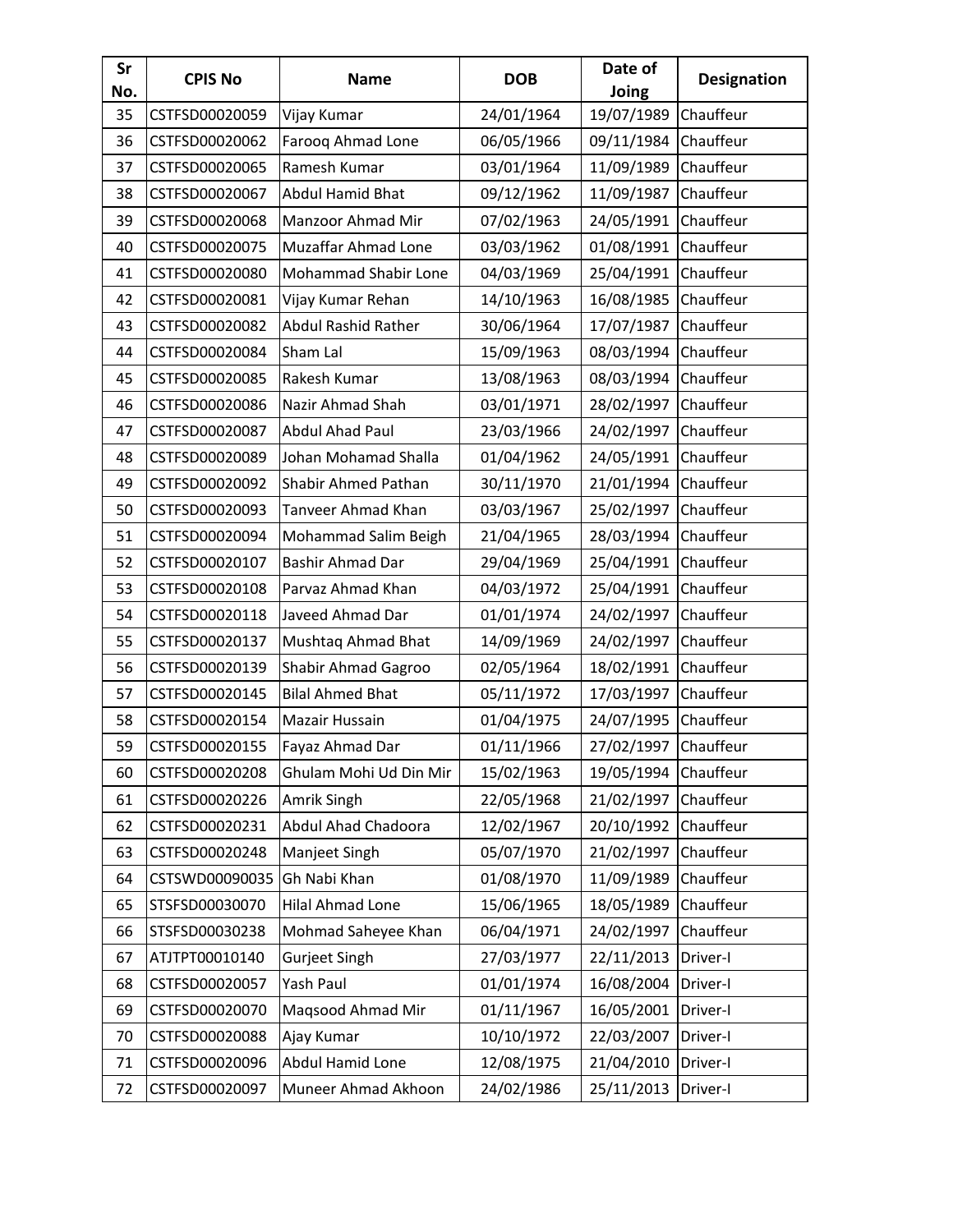| Sr<br>No. | <b>CPIS No</b> | <b>Name</b>                | <b>DOB</b> | Date of<br>Joing | <b>Designation</b> |
|-----------|----------------|----------------------------|------------|------------------|--------------------|
| 73        | CSTFSD00020102 | Ravi Kumar                 | 02/03/1964 | 26/04/2001       | Driver-I           |
| 74        | CSTFSD00020103 | Jasvinder Singh            | 15/04/1971 | 21/05/2007       | Driver-I           |
| 75        | CSTFSD00020104 | Niaz Ahmed                 | 18/07/1977 | 02/07/1998       | Driver-I           |
| 76        | CSTFSD00020111 | Raj Kumar                  | 12/12/1969 | 21/04/2010       | Driver-I           |
| 77        | CSTFSD00020112 | Rajesh Wadera              | 22/12/1972 | 22/03/2007       | Driver-I           |
| 78        | CSTFSD00020113 | Showkat Ahmad Bhat         | 06/03/1969 | 22/10/2002       | Driver-I           |
| 79        | CSTFSD00020116 | Kapil Dev Rania            | 13/02/1985 | 07/02/2014       | Driver-I           |
| 80        | CSTFSD00020121 | Joginder Paul              | 15/02/1980 | 07/02/2014       | Driver-I           |
| 81        | CSTFSD00020122 | Vishal Dutta               | 29/02/1972 | 22/03/2007       | Driver-I           |
| 82        | CSTFSD00020129 | Jatinder Singh             | 16/07/1972 | 22/03/2007       | Driver-I           |
| 83        | CSTFSD00020130 | Sahid Hussain              | 01/04/1971 | 21/04/2010       | Driver-I           |
| 84        | CSTFSD00020132 | Randhir Singh              | 28/05/1973 | 09/11/1996       | Driver-I           |
| 85        | CSTFSD00020133 | Girdhari Lal               | 18/08/1975 | 27/02/2013       | Driver-I           |
| 86        | CSTFSD00020134 | Mohd Shafi Mir             | 18/03/1973 | 27/02/2013       | Driver-I           |
| 87        | CSTFSD00020135 | Iqbal Ahmad Bhat           | 25/10/1977 | 22/03/2007       | Driver-I           |
| 88        | CSTFSD00020136 | Dilawar Mohammad           | 10/05/1974 | 22/03/2007       | Driver-I           |
| 89        | CSTFSD00020140 | Mehraj Ud Din Wani         | 01/12/1969 | 18/01/1994       | Driver-I           |
| 90        | CSTFSD00020143 | Harbhajan Singh            | 29/04/1969 | 22/03/2007       | Driver-I           |
| 91        | CSTFSD00020144 | Kuldeep Kumar              | 17/11/1974 | 22/03/2007       | Driver-I           |
| 92        | CSTFSD00020146 | Mushtaq Ahmad Rather       | 05/03/1973 | 22/03/2007       | Driver-I           |
| 93        | CSTFSD00020147 | Sajad Ahmad Gada           | 06/08/1984 | 22/11/2013       | Driver-I           |
| 94        | CSTFSD00020148 | Joginder Kumar             | 07/09/1977 | 22/03/2007       | Driver-I           |
| 95        | CSTFSD00020151 | Muzaffar Khan              | 15/10/1981 | 25/08/2011       | Driver-I           |
| 96        | CSTFSD00020156 | Nanak Singh                | 15/04/1968 | 01/05/2000       | Driver-I           |
| 97        | CSTFSD00020158 | Nazir Ahmad Sheikh         | 14/06/1964 | 18/01/2002       | Driver-I           |
| 98        | CSTFSD00020159 | Sunil Sharma               | 29/05/1973 | 30/04/2010       | Driver-I           |
| 99        | CSTFSD00020163 | Kuldeep Kumar Sharma       | 08/04/1966 | 26/04/1985       | Driver-I           |
| 100       | CSTFSD00020171 | Mohd Abas Kantroo          | 04/01/1974 | 20/01/1994       | Driver-I           |
| 101       | CSTFSD00020172 | Mushtaq Ahmed Guroo        | 17/07/1966 | 23/03/1994       | Driver-I           |
| 102       | CSTFSD00020173 | Abdul Quyoom Mir           | 01/04/1974 | 21/04/2010       | Driver-I           |
| 103       | CSTFSD00020174 | <b>Mohammad Ashraf Mir</b> | 14/02/1975 | 21/04/2010       | Driver-I           |
| 104       | CSTFSD00020175 | Aijaz Ahmad Talee          | 21/10/1977 | 12/07/2004       | Driver-I           |
| 105       | CSTFSD00020177 | Sandeep Singh              | 23/04/1976 | 20/08/1998       | Driver-I           |
| 106       | CSTFSD00020178 | Nirmal Singh               | 05/12/1971 | 13/05/2002       | Driver-I           |
| 107       | CSTFSD00020179 | Harminder Singh            | 01/09/1969 | 22/03/2007       | Driver-I           |
| 108       | CSTFSD00020181 | Abdul Hamid Kumar          | 11/08/1971 | 21/04/2010       | Driver-I           |
| 109       | CSTFSD00020182 | Kulbir Singh               | 23/04/1973 | 01/12/2012       | Driver-I           |
| 110       | CSTFSD00020185 | <b>Mohammed Rashid</b>     | 10/04/1980 | 01/12/2012       | Driver-I           |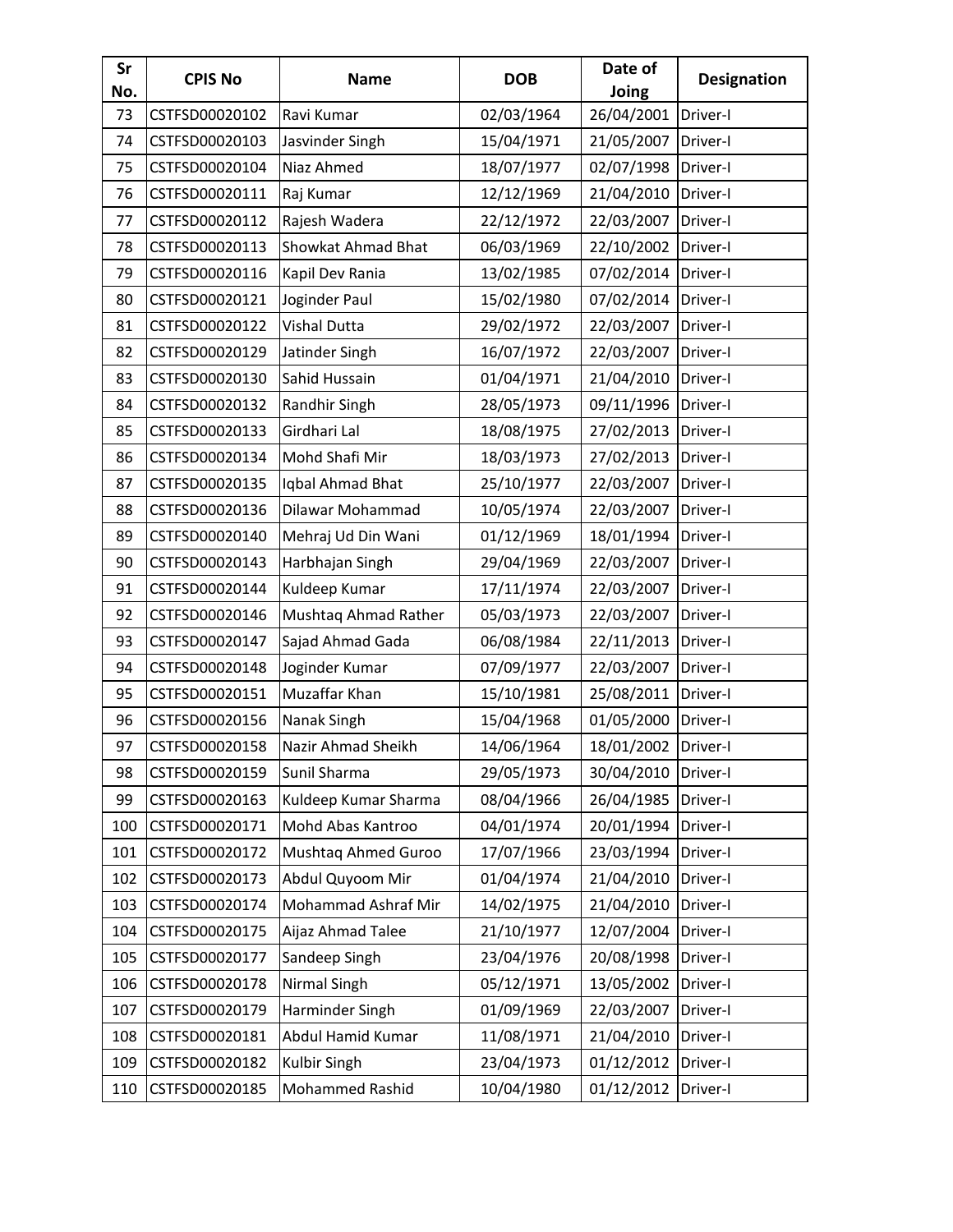| Sr<br>No. | <b>CPIS No</b> | <b>Name</b>                | <b>DOB</b> | Date of<br>Joing | <b>Designation</b> |
|-----------|----------------|----------------------------|------------|------------------|--------------------|
| 111       | CSTFSD00020186 | Shabir Hussain             | 01/11/1977 | 21/04/2010       | Driver-I           |
| 112       | CSTFSD00020188 | Aijaz Ahmad Wani           | 17/12/1986 | 25/11/2013       | Driver-I           |
| 113       | CSTFSD00020189 | Raj Kumar                  | 26/03/1982 | 25/08/2011       | Driver-I           |
| 114       | CSTFSD00020191 | Imtiyaz Ahmad Shah         | 17/02/1974 | 07/09/2001       | Driver-I           |
| 115       | CSTFSD00020192 | Mukhtar Ahmad Najar        | 01/01/1974 | 20/10/2011       | Driver-I           |
| 116       | CSTFSD00020195 | Pawan Kumar                | 24/04/1981 | 30/11/2012       | Driver-I           |
| 117       | CSTFSD00020200 | <b>Shakeel Ahmad Mir</b>   | 03/04/1975 | 22/03/2007       | Driver-I           |
| 118       | CSTFSD00020201 | Romesh Lal                 | 11/01/1968 | 02/01/2002       | Driver-I           |
| 119       | CSTFSD00020204 | Farooq Ahmad Dar           | 02/12/1965 | 01/09/1989       | Driver             |
| 120       | CSTFSD00020207 | Mohd Akram                 | 25/05/1984 | 25/08/2011       | Driver-I           |
| 121       | CSTFSD00020211 | Romesh Singh               | 07/06/1977 | 26/11/2002       | Driver-I           |
| 122       | CSTFSD00020219 | Raj Kumar                  | 31/12/1979 | 25/08/2011       | Driver-I           |
| 123       | CSTFSD00020220 | Rakesh Kumar Sharma        | 10/04/1972 | 25/08/2011       | Driver-I           |
| 124       | CSTFSD00020223 | Showket Ahmad Ganie        | 01/01/1983 | 01/12/2012       | Driver-I           |
| 125       | CSTFSD00020227 | Kamaljeet Singh            | 04/05/1966 | 26/04/2001       | Driver-I           |
| 126       | CSTFSD00020230 | Abdul Ahad Reshi           | 08/05/1962 | 28/01/2002       | Driver-I           |
| 127       | CSTFSD00020232 | Joginder Singh             | 14/01/1966 | 22/10/2002       | Driver-I           |
| 128       | CSTFSD00020233 | Popinder Singh             | 25/04/1970 | 21/11/2001       | Driver-I           |
| 129       | CSTFSD00020234 | Ghulam Nabi Rah            | 15/03/1966 | 22/12/2001       | Driver-I           |
| 130       | CSTFSD00020235 | Saif Ud Din Sheikh         | 03/02/1966 | 29/05/2001       | Driver-I           |
| 131       | CSTFSD00020236 | Shabir Hussain             | 25/04/1972 | 06/12/2001       | Driver-I           |
| 132       | CSTFSD00020240 | Kartar Singh               | 10/05/1971 | 27/02/2013       | Driver-I           |
| 133       | CSTFSD00020241 | Romesh Singh               | 17/05/1969 | 05/05/2003       | Driver-I           |
| 134       | CSTFSD00020243 | Dalair Khan                | 01/01/1968 | 27/01/2003       | Driver-I           |
| 135       | STSFSD00030176 | Ab Rashid Bhat             | 15/03/1972 | 24/10/2002       | Driver-I           |
| 136       | STSFSD00030236 | Irfan Abdullah Thakroo     | 01/04/1982 | 21/04/2010       | Driver-I           |
| 137       | ATJTPT00010184 | John Mohammad Najar        | 07/03/1977 | 20/10/2017       | Driver-II          |
| 138       | ATJTPT00010185 | Mubasher Yousouf           | 25/12/1988 | 26/10/2017       | Driver-II          |
| 139       | ATJTPT00010186 | Kamal Jit                  | 27/03/1978 | 18/10/2017       | Driver-II          |
| 140       | ATJTPT00010187 | Umer Farooq Bhat           | 05/06/1989 | 26/10/2017       | Driver-II          |
| 141       | ATJTPT00010189 | Arshid Ahmad Lone          | 06/01/1986 | 26/10/2017       | Driver-II          |
| 142       | ATJTPT00010193 | Mohd Zahir Abas            | 10/03/1983 | 28/02/2018       | Driver-II          |
| 143       | CHDPWD0059000  | Gh Nabi Shiekh             | 01/04/1969 | 01/03/2004       | Driver-II          |
| 144       | CSTFSD00020105 | Shiekh Murtaza             | 02/11/1982 | 22/11/2013       | Driver-II          |
| 145       | CSTFSD00020106 | Sukhdev Raj Sharma         | 18/07/1976 | 25/11/2013       | Driver-II          |
| 146       | CSTFSD00020109 | <b>Manohar Singh</b>       | 01/04/1979 | 07/02/2014       | Driver-II          |
| 147       | CSTFSD00020110 | Zahoor Ahmad Wani          | 01/10/1983 | 25/11/2013       | Driver-II          |
| 148       | CSTFSD00020114 | <b>Bilal Ahmad Ahanger</b> | 31/12/1980 | 10/08/2015       | Driver-II          |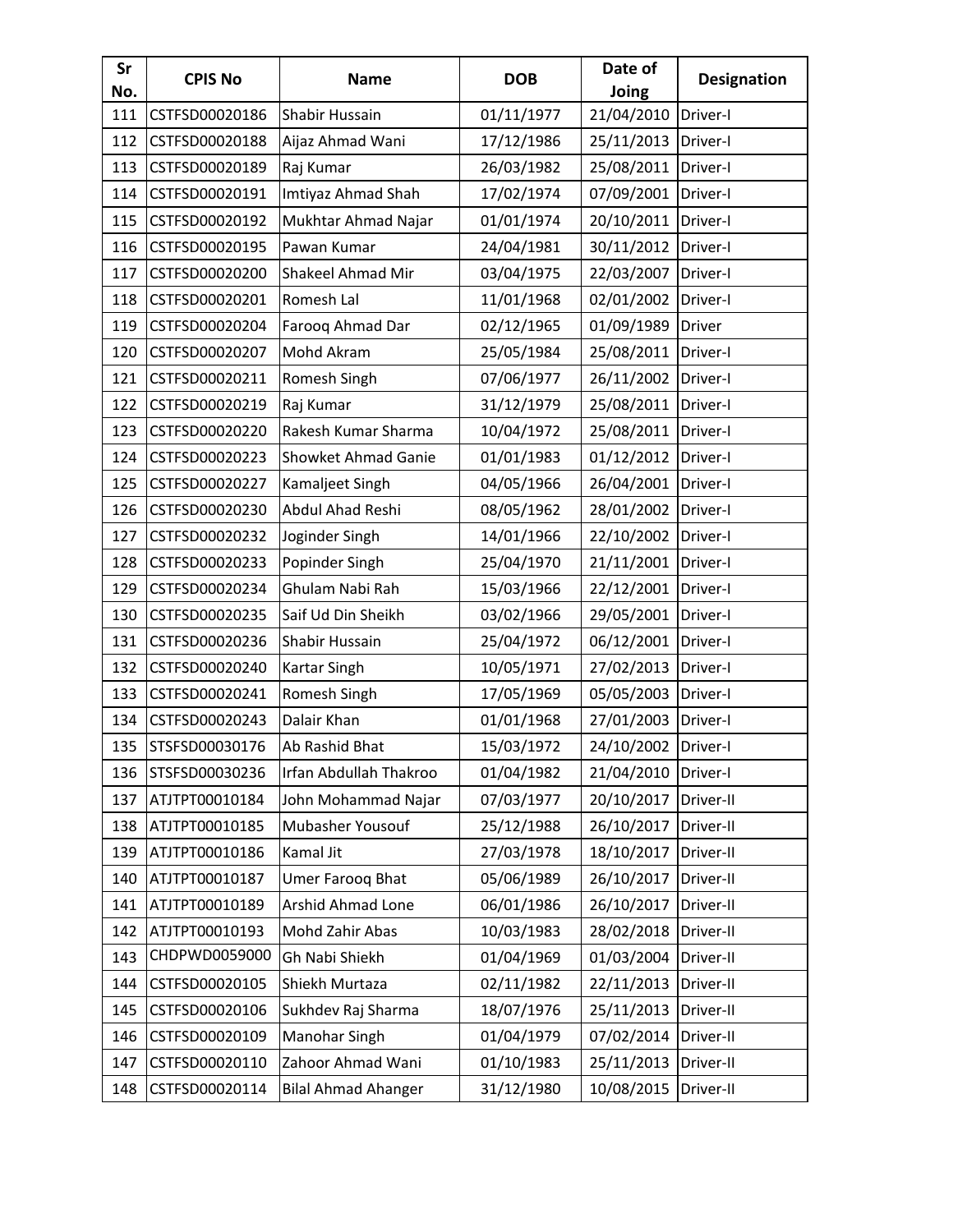| Sr<br>No. | <b>CPIS No</b> | <b>Name</b>                  | <b>DOB</b> | Date of<br>Joing | <b>Designation</b> |
|-----------|----------------|------------------------------|------------|------------------|--------------------|
| 149       | CSTFSD00020117 | Kacho Hadi Ali               | 13/02/1981 | 22/11/2013       | Driver-II          |
| 150       | CSTFSD00020119 | <b>Muzaffar Hussain Bhat</b> | 25/11/1986 | 25/11/2013       | Driver-II          |
| 151       | CSTFSD00020123 | <b>Firdous Ahmad Bhat</b>    | 25/04/1984 | 28/05/2016       | Driver-II          |
| 152       | CSTFSD00020124 | Mohammad Aslam Shah          | 26/02/1979 | 25/11/2013       | Driver-II          |
| 153       | CSTFSD00020125 | Rahmat Ali                   | 01/01/1981 | 25/11/2013       | Driver-II          |
| 154       | CSTFSD00020126 | Manzoor Ahmad Haji           | 01/01/1978 | 17/04/2014       | Driver-II          |
| 155       | CSTFSD00020131 | Shabir Ahmad Ganie           | 24/02/1982 | 07/02/2014       | Driver-II          |
| 156       | CSTFSD00020138 | Murtaza Ali                  | 07/01/1981 | 25/11/2013       | Driver-II          |
| 157       | CSTFSD00020141 | <b>Mohammad Ashraf Bhat</b>  | 14/03/1984 | 25/11/2013       | Driver-II          |
| 158       | CSTFSD00020142 | Tanweer Gani Mugloo          | 13/11/1977 | 25/11/2013       | Driver-II          |
| 159       | CSTFSD00020149 | Sohan Lal                    | 30/04/1979 | 28/11/2013       | Driver-II          |
| 160       | CSTFSD00020150 | Yousaf Ali                   | 05/06/1985 | 22/09/2016       | Driver-II          |
| 161       | CSTFSD00020153 | Magsood Ahmed                | 06/04/1982 | 09/06/2015       | Driver-II          |
| 162       | CSTFSD00020160 | Mohammed Hassan              | 21/03/1983 | 25/11/2013       | Driver-II          |
| 163       | CSTFSD00020161 | <b>Iftikar Ahmad Shah</b>    | 16/04/1970 | 06/12/1999       | <b>Driver</b>      |
| 164       | CSTFSD00020162 | Abdul Rashid Lone            | 09/02/1978 | 20/10/2015       | Driver             |
| 165       | CSTFSD00020165 | Mohd Shafi Loan              | 01/06/1966 | 01/04/1994       | Driver             |
| 166       | CSTFSD00020166 | Manzoor Ahmad Najar          | 03/03/1981 | 24/06/2016       | Driver-II          |
| 167       | CSTFSD00020167 | Jaswant Singh                | 25/07/1988 | 24/06/2016       | Driver-II          |
| 168       | CSTFSD00020170 | Mushtaq Ahmed Wagay          | 05/01/1968 | 01/04/1994       | Driver             |
| 169       | CSTFSD00020176 | Harbans Lal                  | 15/05/1976 | 24/06/2016       | Driver-II          |
| 170       | CSTFSD00020187 | Rayees Yousuf                | 12/12/1986 | 10/08/2015       | Driver-II          |
| 171       | CSTFSD00020194 | Rajan Chalotra               | 03/02/1980 | 22/08/2015       | Driver-II          |
| 172       | CSTFSD00020197 | Javid Iqbal                  | 24/06/1986 | 25/11/2013       | Driver-II          |
| 173       | CSTFSD00020199 | Gh Nabi Peer                 | 26/12/1967 | 29/05/1999       | <b>Driver</b>      |
| 174       | CSTFSD00020205 | Zahid Abdullah Magray        | 14/11/1977 | 22/11/2013       | Driver-II          |
| 175       | CSTFSD00020206 | Mohammad Ashraf Ganie        | 03/10/1969 | 23/10/2015       | Driver             |
| 176       | CSTFSD00020209 | Ishfaq Ahmad Lone            | 28/03/1985 | 22/11/2013       | Driver-II          |
| 177       | CSTFSD00020210 | Jawaid Iqbal                 | 02/04/1989 | 28/11/2013       | Driver-II          |
| 178       | CSTFSD00020213 | Joginder Lal                 | 09/02/1980 | 07/02/2014       | Driver-II          |
| 179       | CSTFSD00020214 | Fida Hussain                 | 10/05/1977 | 25/11/2013       | Driver-II          |
| 180       | CSTFSD00020215 | Riyaz Hussain                | 15/03/1980 | 25/11/2013       | Driver-II          |
| 181       | CSTFSD00020216 | Itfaq Hussain                | 20/10/1992 | 09/06/2016       | Driver-II          |
| 182       | CSTFSD00020217 | Verinder Kumar               | 15/03/1989 | 07/04/2014       | Driver-II          |
| 183       | CSTFSD00020221 | Reyaz Ahmad Lone             | 01/01/1975 | 25/11/2013       | Driver-II          |
| 184       | CSTFSD00020224 | Showkat Ahmad Kumar          | 05/05/1984 | 25/11/2013       | Driver-II          |
| 185       | CSTFSD00020229 | Aftab Ahmad Sheikh           | 12/04/1963 | 01/04/1990       | Driver             |
| 186       | CSTFSD00020237 | Mohd Hussain                 | 10/04/1966 | 28/05/1992       | Driver             |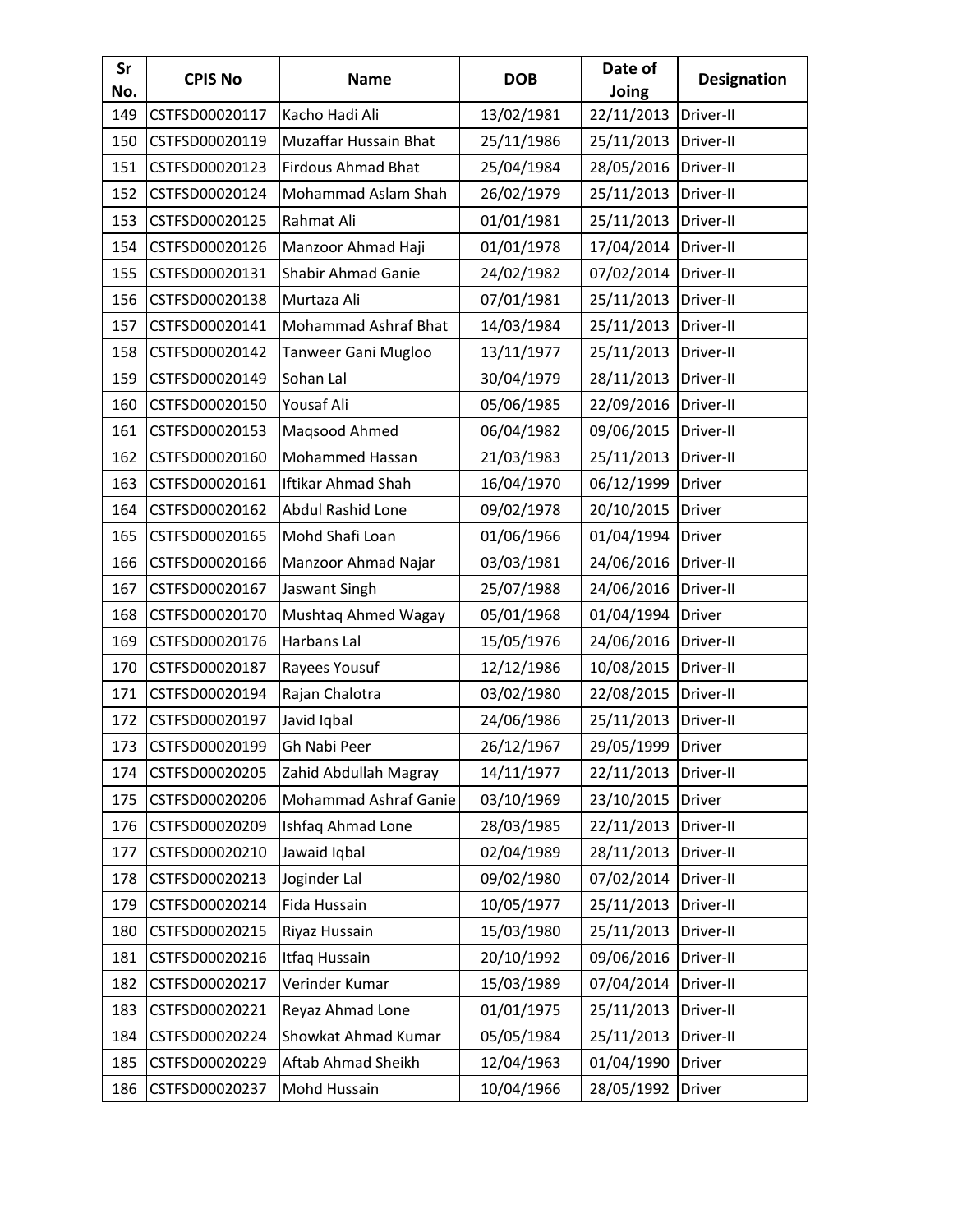| Sr<br>No. | <b>CPIS No</b> | <b>Name</b>              | <b>DOB</b> | Date of<br>Joing | <b>Designation</b> |
|-----------|----------------|--------------------------|------------|------------------|--------------------|
| 187       | CSTFSD00020238 | Abdul Rashid Yattoo      | 05/01/1971 | 25/03/1998       | <b>Driver</b>      |
| 188       | CSTFSD00020239 | Subash Kumar             | 05/04/1980 | 01/10/2002       | <b>Driver</b>      |
| 189       | CSTFSD00020242 | Maqabal Singh            | 05/03/1965 | 18/11/1983       | <b>Driver</b>      |
| 190       | CSTFSD00020244 | Jagdev Singh             | 10/08/1963 | 19/05/1994       | Driver-II          |
| 191       | CSTFSD00020246 | Preetam Singh            | 11/02/1970 | 14/05/2001       | <b>Driver</b>      |
| 192       | CSTFSD00020247 | <b>Bashir Ahmad Bhat</b> | 27/11/1975 | 20/06/2005       | <b>Driver</b>      |
| 193       | CSTFSD00020251 | Mohd Ibrahim             | 02/01/1983 | 09/06/2015       | Driver-II          |
| 194       | CSTFSD00020252 | Sham Lal                 | 15/07/1980 | 10/11/2017       | Driver-II          |
| 195       | CSTFSD00020254 | Perveez Ahmed Beigh      | 03/03/1980 | 24/04/2018       | Driver-II          |
| 196       | CSTFSD00020255 | <b>Tajinder Singh</b>    | 09/12/1988 | 20/04/2018       | Driver-II          |
| 197       | STSFSD00030206 | Zahoor Ahmad Bhat        | 01/12/1976 | 25/11/2013       | Driver-II          |
| 198       | STSFSD00030271 | Fayaz Ahmad Lone         | 08/04/1979 | 26/10/2017       | Driver-II          |
| 199       | STSFSD00030275 | Manzoor Ahmad Baba       | 26/01/1980 | 25/04/2018       | Driver-II          |
| 200       | STSFSD00030276 | Mohd Rafiq               | 08/04/1984 | 08/05/2018       | Driver-II          |
| 201       | STSFSD00030277 | Sarfraz Bashir           | 25/05/1990 | 08/05/2018       | Driver-II          |
| 202       | STSFSD00030278 | Syed Altaf Hussain Shah  | 12/03/1976 | 23/10/2017       | Driver-II          |
| 203       | CSTFSD00020269 | Owais Altaf Beigh        | 13/04/1992 | 26/06/2019       | Orderly            |
| 204       | CSTFSD00020270 | Ravis Ahmad Dar          | 03/09/1983 | 08/02/2021       | Orderly            |

## **Deputy Director, State Motor Garages Department Jammu**

| 01 | ATJTPT00010001 | Devinder Singh            | 07/08/1971 | 21/01/1994 | <b>Section Officer</b> |
|----|----------------|---------------------------|------------|------------|------------------------|
| 02 | ATJTPT00010002 | Peter Gill                | 15/06/1967 | 17/07/1987 | <b>Head Assistant</b>  |
| 03 | ATJTPT00010003 | Rattan Lal                | 10/04/1961 | 09/04/1983 | <b>Head Assistant</b>  |
| 04 | ATJTPT00010004 | Anju Sharma               | 29/09/1976 | 30/03/1998 | <b>Head Assistant</b>  |
| 05 | ATJTPT00010005 | Lakhvinder Kumar          | 25/05/1968 | 14/12/1990 | Senior Assistant       |
| 06 | ATJTPT00010006 | Rakesh Kumar              | 19/05/1968 | 21/01/1994 | Senior Assistant       |
| 07 | ATJTPT00010008 | Shabana Qayoom            | 05/08/1969 | 24/07/1995 | Senior Assistant       |
| 08 | ATJTPT00010010 | Rani Devi                 | 24/04/1968 | 01/03/2005 | Senior Assistant       |
| 09 | ATJTPT00010016 | <b>Imtaiz Ahmed Malik</b> | 22/05/1961 | 12/05/1998 | Senior Assistant       |
| 10 | ATJTPT00010018 | Kamal Ji Raina            | 21/04/1975 | 18/01/2008 | Senior Assistant       |
| 11 | ATJTPT00010007 | Anush Prasher             | 05/10/1994 | 29/07/2013 | Junior Assistant       |
| 12 | ATJTPT00010011 | Gagandeep Kour            | 20/12/1993 | 24/04/2015 | Junior Assistant       |
| 13 | ATJTPT00010019 | Nirmal Sharma             | 10/05/1960 | 24/07/1995 | Junior Assistant       |
| 14 | ATJTPT00010027 | Rayasat Iqbal             | 05/03/1992 | 22/05/2015 | Junior Assistant       |
| 15 | ATJTPT00010031 | Zishan Choudhary          | 17/07/1990 | 04/04/2015 | Junior Assistant       |
| 16 | ATJTPT00010013 | Feroz Ali Khan            | 29/05/1964 | 26/04/1983 | Foreman                |
| 17 | ATJTPT00010014 | Shishu Pal Sharma         | 06/03/1968 | 16/06/1986 | Foreman                |
| 18 | ATJTPT00010015 | Rahul Kumar Verma         | 24/09/1991 | 12/04/2017 | Foreman                |
| 19 | ATJTPT00010017 | Jagpreet Singh            | 09/02/1985 | 12/04/2017 | Foreman                |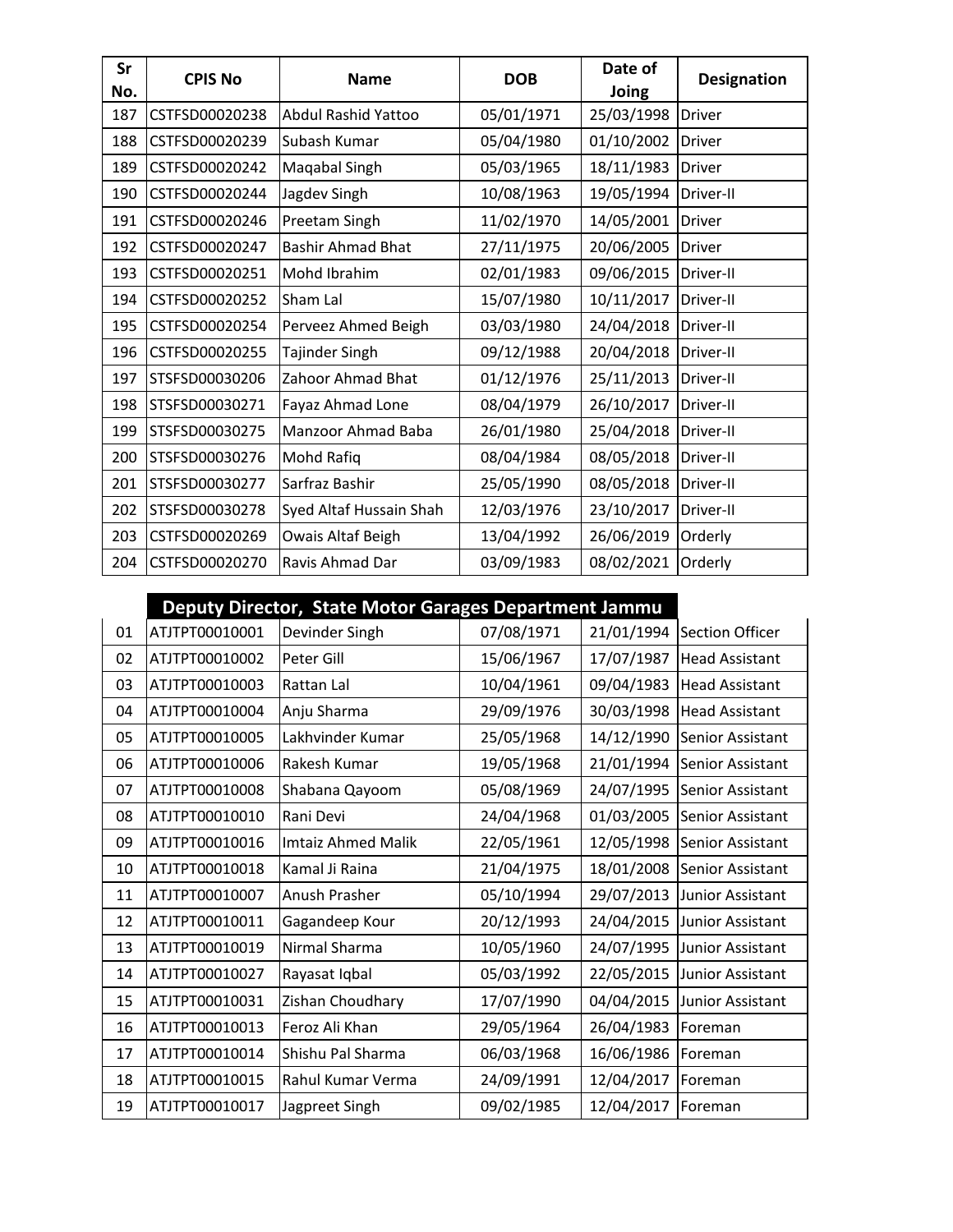| Sr<br>No. | <b>CPIS No</b> | <b>Name</b>               | <b>DOB</b> | Date of<br>Joing | <b>Designation</b> |
|-----------|----------------|---------------------------|------------|------------------|--------------------|
| 20        | ATJTPT00010035 | Pawan Kumar               | 19/04/1970 | 22/08/2013       | Foreman            |
| 21        | ATJTPT00010059 | Darshan Kumar             | 31/12/1965 | 15/11/1991       | Inspector          |
| 22        | ATJTPT00010058 | Kuldeep Raj               | 31/12/1962 | 02/05/1983       | Lathe Man          |
| 23        | ATJTPT00010065 | Mulkh Raj                 | 04/01/1964 | 02/04/1982       | Fuel Pump          |
| 24        | ATJTPT00010026 | Tarsem Lal                | 15/10/1967 | 21/01/1994       | Mechanic           |
| 25        | ATJTPT00010036 | Subash Chander Gupta      | 15/02/1962 | 27/04/1984       | Mechanic           |
| 26        | ATJTPT00010049 | Daulat Ram                | 31/08/1963 | 17/07/1987       | Mechanic           |
| 27        | ATJTPT00010054 | Abdul Qadir Badun         | 27/07/1963 | 31/08/1985       | Mechanic           |
| 28        | ATJTPT00010061 | Rajinder Kumar            | 02/11/1966 | 26/04/1983       | Mechanic           |
| 29        | ATJTPT00010062 | <b>Bupinder Singh</b>     | 01/10/1960 | 26/04/1983       | Mechanic           |
| 30        | ATJTPT00010082 | Prem Nath                 | 25/11/1966 | 17/07/1987       | Mechanic           |
| 31        | CSTFSD00020024 | Manzoor Ahmad Mir         | 22/05/1966 | 15/04/1985       | Mechanic           |
| 32        | CSTFSD00020025 | Basharat Ahmad Siraj      | 08/09/1966 | 15/04/1985       | Mechanic           |
| 33        | STSFSD00030058 | Feroze Ahmad Koul         | 06/01/1968 | 07/09/1987       | Mechanic           |
| 34        | STSFSD00030065 | Showkat Ahmad Pandow      | 07/08/1967 | 17/07/1987       | Mechanic           |
| 35        | STSFSD00030269 | Shah Ameed Ul Zaman       | 15/11/1988 | 05/10/2017       | Mechanic           |
| 36        | ATJTPT00010047 | Pardeep Sharma            | 16/01/1966 | 15/04/1985       | Painter            |
| 37        | ATJTPT00010053 | Rajinder Kumar            | 31/03/1960 | 26/04/1983       | Uphoilster         |
| 38        | ATJTPT00010064 | Geeta Mehra               | 06/03/1961 | 29/04/1994       | Tin Smith          |
| 39        | ATJTPT00010176 | Ramesh Kumar              | 27/09/1967 | 24/07/1995       | <b>Black Smith</b> |
| 40        | ATJTPT00010048 | Ranjeet Singh             | 05/06/1965 | 16/11/1991       | Welder             |
| 41        | STSFSD00030195 | <b>Muzafar Ahmad Bhat</b> | 03/06/1984 | 13/06/2017       | Welder             |
| 42        | STSFSD00030272 | Reyaz Ahmad Shah          | 22/03/1980 | 03/08/2017       | Welder             |
| 43        | ATJTPT00010030 | Bodh Raj                  | 15/09/1960 | 29/02/1980       | Fitter             |
| 44        | ATJTPT00010034 | Puran Chand               | 08/03/1972 | 21/01/1994       | Fitter             |
| 45        | ATJTPT00010041 | Surjeet Kumar             | 08/03/1973 | 16/11/1992       | Fitter             |
| 46        | ATJTPT00010042 | Raj Kumar                 | 15/06/1965 | 21/02/1990       | Fitter             |
| 47        | ATJTPT00010043 | Ravi Kumar                | 19/05/1970 | 07/12/1988       | Fitter             |
| 48        | ATJTPT00010102 | Behari Lal                | 24/01/1985 | 10/02/1983       | Fitter             |
| 49        | CSTFSD00020033 | Firdous Ahmad Wani        | 17/09/1972 | 15/09/1997       | Fitter             |
| 50        | STSFSD00030144 | Riyaz Ahmad Mir           | 01/10/1974 | 01/08/2012       | Fitter             |
| 51        | STSFSD00030179 | Zahoor Ahmad Rather       | 23/03/1973 | 24/04/1991       | Fitter             |
| 52        | STSFSD00030273 | <b>Bilal Ahmad Bhat</b>   | 02/04/1979 | 15/01/2018       | Fitter             |
| 53        | STSFSD00030274 | Mudasir Ahmad Ganai       | 10/03/1988 | 15/01/2018       | Fitter             |
| 54        | ATJTPT00010032 | <b>Ghar Singh</b>         | 19/10/1986 | 10/04/2017       | Greaser Washer     |
| 55        | ATJTPT00010033 | Jyoti Bali                | 15/04/1973 | 10/09/2012       | Greaser Washer     |
| 56        | ATJTPT00010040 | Sonu Dogra                | 23/08/1991 | 28/02/2012       | Greaser Washer     |
| 57        | ATJTPT00010046 | Sunita Kumari             | 06/08/1968 | 29/10/2002       | Greaser Washer     |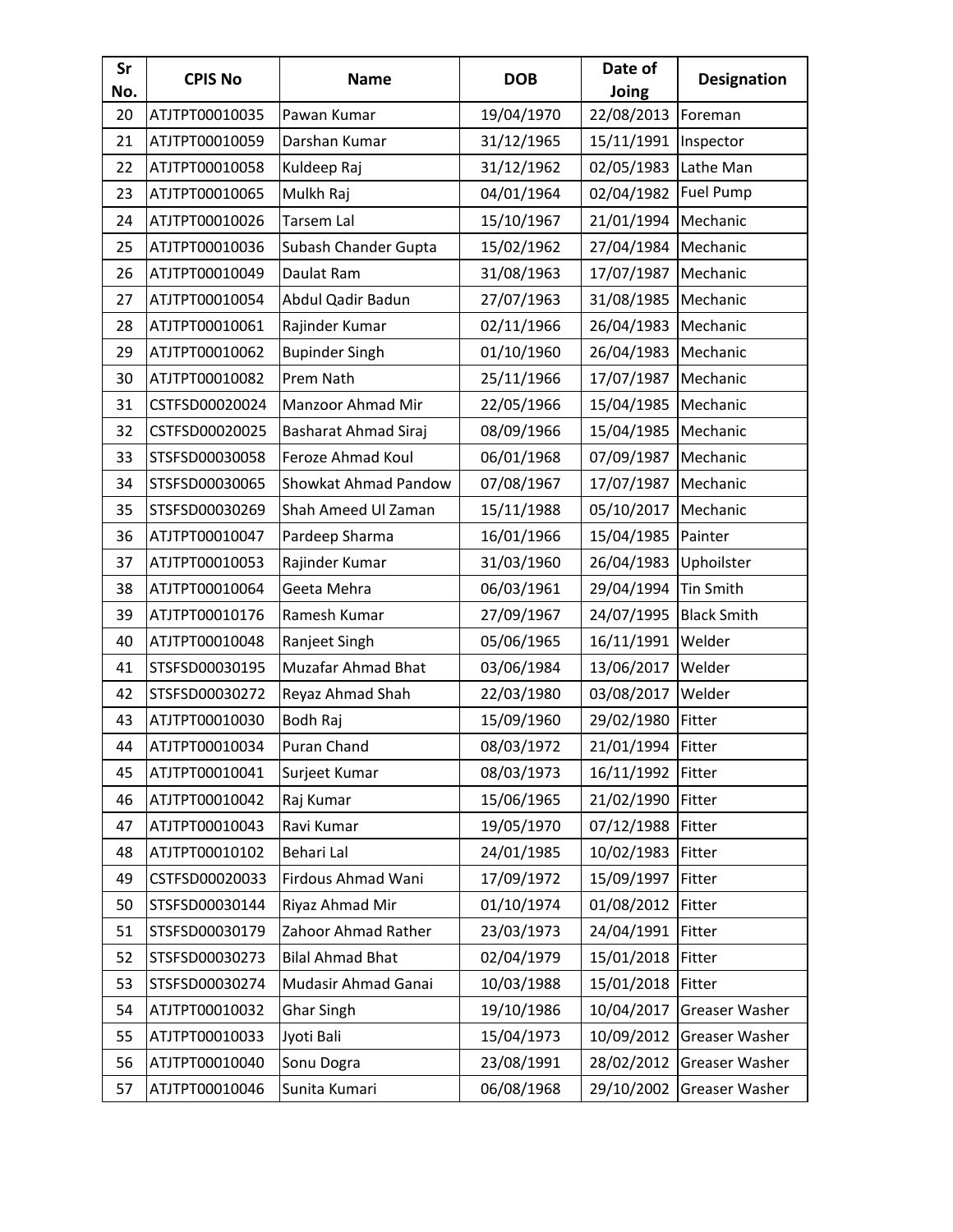| Sr<br>No. | <b>CPIS No</b> | <b>Name</b>           | <b>DOB</b> | Date of<br>Joing     | <b>Designation</b> |
|-----------|----------------|-----------------------|------------|----------------------|--------------------|
| 58        | ATJTPT00010097 | Vijay Kumar           | 18/11/1966 | 24/07/1995           | Greaser Washer     |
| 59        | CSTFSD00020041 | Mushtak Ahmad Bhat    | 02/05/1979 | 03/07/2017           | Greaser Washer     |
| 60        | STSFSD00030196 | Mohd Shahnawaz Sheikh | 15/11/1985 | 10/04/2017           | Greaser Washer     |
| 61        | STSFSD00030247 | Mashoq Ahmad Ganai    | 05/03/1987 | 29/06/2016           | Greaser Washer     |
| 62        | STSFSD00030289 | Showkat Ahmad Parray  | 12/11/1985 | 10/08/2018           | Greaser Washer     |
| 63        | ATJTPT00010153 | Akhter Hussain        | 12/06/1963 | 04/05/1998           | Helper             |
| 64        | ATJTPT00010191 | Afaq Ahmed            | 20/07/1989 | 12/10/2017           | Helper             |
| 65        | ATJTPT00010023 | Kulbushan             | 22/12/1968 | 21/01/1994           | Chauffeur          |
| 66        | ATJTPT00010024 | Sudesh Kumar          | 01/12/1965 | 08/03/1994           | Chauffeur          |
| 67        | ATJTPT00010052 | Rajinder Kumar        | 16/08/1966 | 21/02/1997           | Chauffeur          |
| 68        | ATJTPT00010056 | <b>Ashok Kumar</b>    | 23/12/1966 | 24/07/1995           | Chauffeur          |
| 69        | ATJTPT00010060 | Abdul Hamid Sohil     | 11/02/1961 | 24/07/1981           | Chauffeur          |
| 70        | ATJTPT00010077 | Naresh Kumar          | 05/03/1975 | 21/02/1997           | Chauffeur          |
| 71        | ATJTPT00010078 | Pintoo Rajesh Raina   | 01/02/1971 | 24/07/1995           | Chauffeur          |
| 72        | ATJTPT00010079 | Anil Kumar Gupta      | 01/01/1963 | 01/10/1991           | Chauffeur          |
| 73        | ATJTPT00010084 | Jeet Singh            | 12/04/1961 | 01/06/1991           | Chauffeur          |
| 74        | ATJTPT00010086 | Yash Paul             | 08/08/1968 | 16/10/1989           | Chauffeur          |
| 75        | ATJTPT00010090 | Harminder Singh       | 10/10/1970 | 20/01/1994           | Chauffeur          |
| 76        | ATJTPT00010091 | <b>Mohd Younis</b>    | 01/01/1970 | 21/02/1997           | Chauffeur          |
| 77        | ATJTPT00010092 | Mohd Rahoof           | 08/03/1962 | 19/09/1990           | Chauffeur          |
| 78        | ATJTPT00010093 | Om Parkash            | 14/01/1962 | 21/02/1997           | Chauffeur          |
| 79        | ATJTPT00010101 | Balia Ram             | 22/06/1964 | 21/02/1997           | Chauffeur          |
| 80        | ATJTPT00010103 | Surjeet Singh         | 15/04/1963 | 21/02/1997           | Chauffeur          |
| 81        | ATJTPT00010105 | Suresh Kumar          | 07/04/1962 | 21/02/1997           | Chauffeur          |
| 82        | ATJTPT00010110 | Ishwar Dayal Pattu    | 20/12/1960 | 15/07/1985 Chauffeur |                    |
| 83        | ATJTPT00010112 | Mehmood Ahmed         | 08/02/1969 | 21/02/1997           | Chauffeur          |
| 84        | ATJTPT00010114 | Mohd Rafi             | 15/02/1970 | 21/02/1997           | Chauffeur          |
| 85        | ATJTPT00010116 | <b>Ganpat Singh</b>   | 24/12/1973 | 27/04/1995           | Chauffeur          |
| 86        | ATJTPT00010120 | Mohd Abbas            | 23/05/1967 | 22/02/1995           | Chauffeur          |
| 87        | ATJTPT00010129 | Mohd Ishaq            | 25/01/1963 | 01/05/1981           | Chauffeur          |
| 88        | ATJTPT00010133 | Mohd Rashid           | 05/07/1962 | 08/03/1994           | Chauffeur          |
| 89        | ATJTPT00010142 | Pisvinder Singh       | 08/09/1962 | 21/02/1997           | Chauffeur          |
| 90        | ATJTPT00010146 | Manvinder Singh       | 05/11/1973 | 15/07/1996           | Chauffeur          |
| 91        | ATJTPT00010152 | Narinder Singh        | 28/02/1962 | 08/03/1994           | Chauffeur          |
| 92        | ATJTPT00010160 | Rattan Lal            | 10/02/1966 | 21/02/1997           | Chauffeur          |
| 93        | ATJTPT00010174 | Rajinder Kumar        | 12/09/1966 | 07/08/1985           | Chauffeur          |
| 94        | ATJTPT00010179 | Karnail Singh         | 02/01/1966 | 22/04/1994           | Chauffeur          |
| 95        | ATJTPT00010181 | Ram Pal               | 03/05/1963 | 08/03/1994           | Chauffeur          |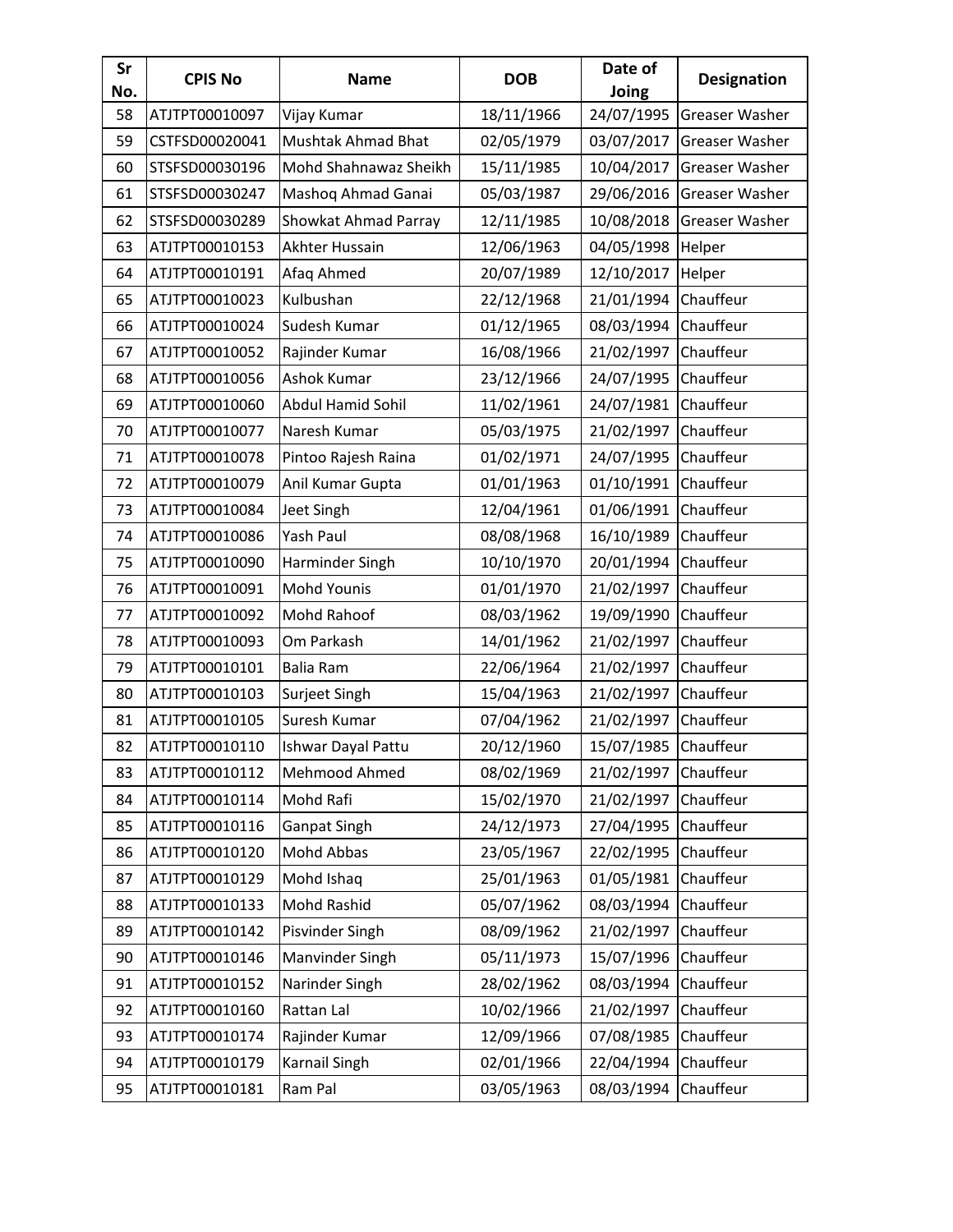| Sr<br>No. | <b>CPIS No</b> | <b>Name</b>          | <b>DOB</b> | Date of<br>Joing | <b>Designation</b> |
|-----------|----------------|----------------------|------------|------------------|--------------------|
| 96        | CSTFSD00020064 | Makhan Lal           | 23/06/1964 | 11/09/1989       | Chauffeur          |
| 97        | CSTFSD00020128 | Subhash Kumar        | 02/05/1968 | 27/04/2001       | Chauffeur          |
| 98        | ATJTPT00010020 | Rakesh Jasrotia      | 01/05/1970 | 21/01/1994       | Chauffeur          |
| 99        | ATJTPT00010022 | Anil Kumar           | 24/07/1969 | 21/01/1994       | Driver-I           |
| 100       | ATJTPT00010025 | Harbans Lal          | 10/11/1976 | 07/02/2014       | Driver-I           |
| 101       | ATJTPT00010172 | Swarn Singh          | 07/03/1963 | 01/05/1994       | Driver-I           |
| 102       | ATJTPT00010188 | Tajinder Pal Singh   | 10/07/1980 | 18/10/2017       | Driver-I           |
| 103       | ATJTPT00010096 | <b>Abdul Rashid</b>  | 16/07/1978 | 02/07/1998       | Driver-I           |
| 104       | ATJTPT00010135 | Sunil Jamwal         | 17/04/1974 | 20/04/2001       | Driver-I           |
| 105       | ATJTPT00010137 | Nawab Din            | 07/05/1979 | 30/04/2010       | Driver-I           |
| 106       | ATJTPT00010145 | Tilak Raj            | 18/03/1980 | 06/02/1999       | Driver-I           |
| 107       | ATJTPT00010164 | Khalid Bashir        | 01/03/1980 | 22/03/2007       | Driver-I           |
| 108       | ATJTPT00010167 | Raj Kumar            | 15/04/1971 | 22/03/2007       | Driver-I           |
| 109       | ATJTPT00010169 | Shashi Kant          | 03/01/1972 | 25/08/2011       | Driver-I           |
| 110       | ATJTPT00010175 | Rajinder Singh       | 05/03/1985 | 22/03/2007       | Driver-I           |
| 111       | ATJTPT00010178 | Raghubir Singh       | 12/02/1978 | 25/08/2012       | Driver-I           |
| 112       | ATJTPT00010071 | Amolak Singh         | 27/09/1966 | 27/04/2001       | Driver-I           |
| 113       | ATJTPT00010073 | <b>Komal Singh</b>   | 11/06/1971 | 22/03/2007       | Driver-I           |
| 114       | ATJTPT00010074 | <b>Shakiel Ahmed</b> | 22/02/1977 | 04/07/2005       | Driver-I           |
| 115       | ATJTPT00010080 | Ranjive Gupta        | 19/03/1978 | 22/03/2007       | Driver-I           |
| 116       | ATJTPT00010081 | Rajinder Singh       | 07/03/1973 | 25/08/2011       | Driver-I           |
| 117       | ATJTPT00010083 | Sanjay Vaid          | 01/05/1975 | 22/03/2017       | Driver-I           |
| 118       | ATJTPT00010085 | <b>Bikram Singh</b>  | 20/05/1976 | 22/03/2007       | Driver-I           |
| 119       | ATJTPT00010088 | Ravi Sharma          | 01/05/1986 | 25/08/2011       | Driver-I           |
| 120       | ATJTPT00010089 | Abdul Majid          | 10/04/1963 | 17/12/1991       | Driver-I           |
| 121       | ATJTPT00010094 | Rakesh Sharma        | 28/03/1971 | 29/10/2001       | Driver-I           |
| 122       | ATJTPT00010095 | Parvaiz Iqbal        | 31/05/1981 | 29/03/2007       | Driver-I           |
| 123       | ATJTPT00010098 | Kuldeep Raj          | 10/12/1969 | 22/03/2007       | Driver-I           |
| 124       | ATJTPT00010099 | Subash Singh         | 02/04/1964 | 17/04/1985       | Driver-I           |
| 125       | ATJTPT00010111 | Des Raj              | 04/04/1967 | 20/07/1998       | Driver-I           |
| 126       | ATJTPT00010115 | Arvind Kumar         | 08/07/1984 | 22/03/2007       | Driver-I           |
| 127       | ATJTPT00010117 | Prabhjeet Singh      | 15/08/1980 | 01/09/2001       | Driver-I           |
| 128       | ATJTPT00010118 | Gurmukh Singh        | 10/02/1970 | 19/05/2001       | Driver-I           |
| 129       | ATJTPT00010119 | <b>Gurmeet Singh</b> | 15/04/1973 | 01/09/2001       | Driver-I           |
| 130       | ATJTPT00010123 | Hans Raj             | 14/04/1960 | 06/03/1985       | Driver-I           |
| 131       | ATJTPT00010126 | Jasmeet Singh        | 28/09/1975 | 22/03/2007       | Driver-I           |
| 132       | ATJTPT00010130 | Zahir Abass          | 27/09/1980 | 01/09/2011       | Driver-I           |
| 133       | ATJTPT00010132 | Ravinder Singh       | 02/01/1978 | 22/03/2007       | Driver-I           |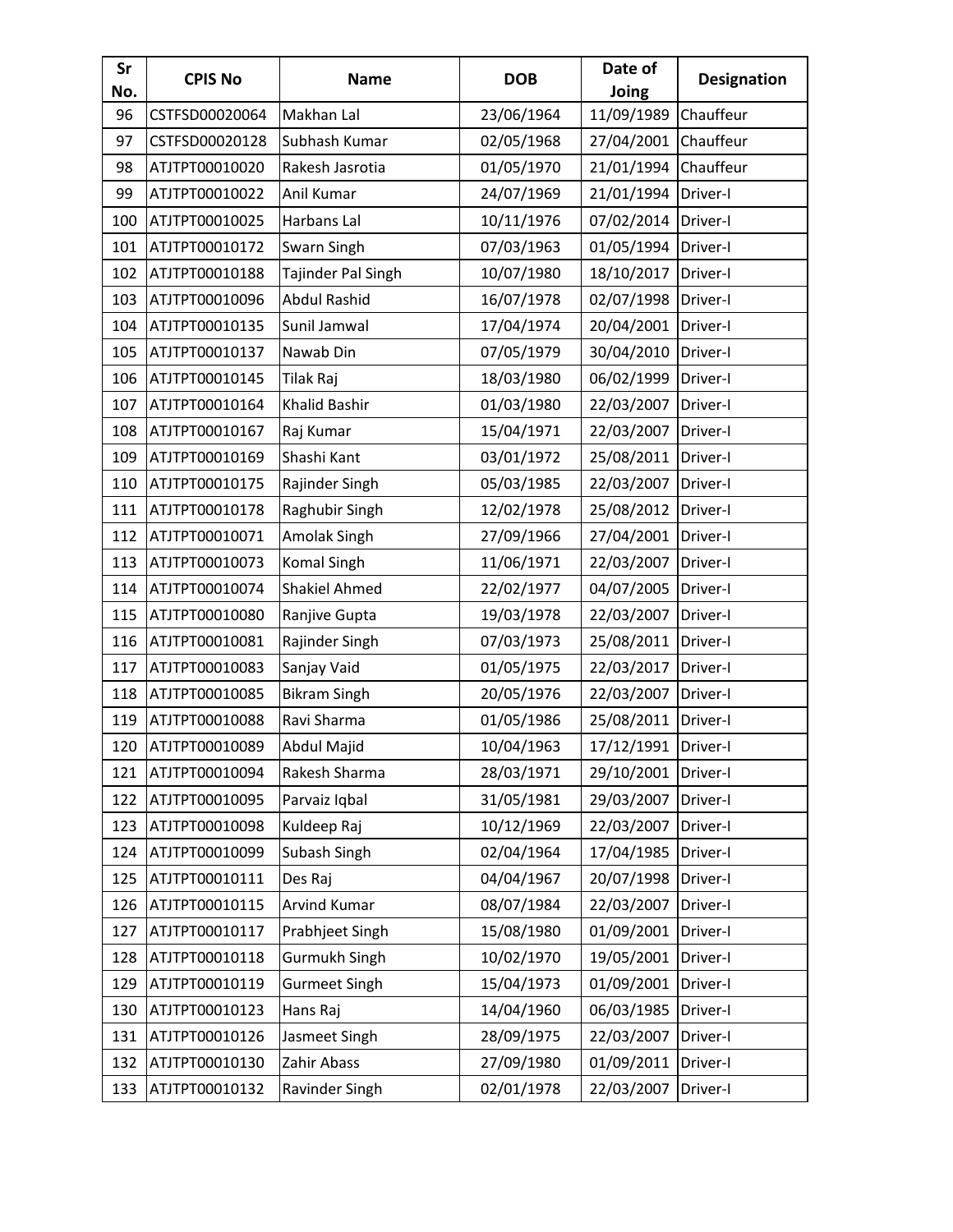| Sr<br>No. | <b>CPIS No</b> | <b>Name</b>          | <b>DOB</b> | Date of<br>Joing | <b>Designation</b> |
|-----------|----------------|----------------------|------------|------------------|--------------------|
| 134       | ATJTPT00010138 | Sikander Khan        | 03/11/1982 | 22/03/2007       | Driver-I           |
| 135       | ATJTPT00010147 | Mohd Ishan Ali Hyder | 20/05/1978 | 22/03/2007       | Driver-I           |
| 136       | ATJTPT00010148 | Ajmeet Singh         | 18/05/1978 | 22/03/2007       | Driver-I           |
| 137       | ATJTPT00010150 | Sudesh Kumar         | 16/04/1979 | 29/10/2002       | Driver-I           |
| 138       | ATJTPT00010154 | Amarpreet Singh      | 15/06/1977 | 22/03/2007       | Driver-I           |
| 139       | ATJTPT00010156 | Jawayed Iqbal        | 16/04/1967 | 21/02/1997       | Driver-I           |
| 140       | ATJTPT00010165 | Rash Paul Chand      | 01/05/1968 | 22/03/2007       | Driver-I           |
| 141       | ATJTPT00010166 | Ghulam Nabi          | 15/06/1970 | 11/12/1999       | Driver-I           |
| 142       | ATJTPT00010168 | Vikram Khajuria      | 08/02/1980 | 11/08/2004       | Driver-I           |
| 143       | ATJTPT00010170 | Sukhwant Singh       | 16/04/1977 | 11/01/2012       | Driver-I           |
| 144       | ATJTPT00010177 | Rajesh Kumar         | 20/03/1973 | 25/08/2011       | Driver-I           |
| 145       | ATJTPT00010180 | Joginder Singh       | 20/06/1960 | 07/07/1984       | Driver-I           |
| 146       | CSTFSD00020095 | Jacob                | 07/06/1971 | 27/02/2013       | Driver-I           |
| 147       | CSTFSD00020120 | Satish Khajuria      | 06/03/1980 | 22/03/2007       | Driver-I           |
| 148       | CSTFSD00020127 | Rajesh Kumar         | 13/08/1979 | 25/08/2011       | Driver-I           |
| 149       | CSTFSD00020168 | Arjun Singh          | 06/06/1973 | 20/03/2002       | Driver-I           |
| 150       | CSTFSD00020184 | Chater Dev Singh     | 08/04/1973 | 22/03/2007       | Driver-I           |
| 151       | CSTFSD00020203 | Vikram Dogra         | 31/12/1980 | 05/05/2003       | Driver-I           |
| 152       | ATJTPT00010127 | Durga Dutt           | 18/03/1969 | 22/03/2007       | Driver-II          |
| 153       | ATJTPT00010190 | Azmat Hussain        | 25/09/1989 | 04/10/2018       | Driver-II          |
| 154       | ATJTPT00010192 | Ravi Kant            | 02/03/1981 | 20/04/2018       | Driver-II          |
| 155       | ATJTPT00010195 | Naresh Kumar Kumar   | 10/05/1985 | 14/05/2018       | Driver-II          |
| 156       | ATJTPT00010196 | Rakesh Kumar         | 03/08/1987 | 26/12/2017       | Driver-II          |
| 157       | ATJTPT00010070 | Sardari Lal          | 15/05/1983 | 22/11/2013       | Driver-II          |
| 158       | ATJTPT00010072 | Kuldeep Kumar        | 27/09/1986 | 07/02/2014       | Driver-II          |
| 159       | ATJTPT00010075 | Jasmeet Singh        | 06/01/1985 | 09/11/2017       | Driver-II          |
| 160       | ATJTPT00010076 | Hardev Singh         | 03/03/1980 | 22/11/2013       | Driver-II          |
| 161       | ATJTPT00010104 | Maqsood Hussain      | 06/01/1990 | 25/11/2013       | Driver-II          |
| 162       | ATJTPT00010106 | Mohd Razaq           | 05/02/1987 | 05/07/2016       | Driver-II          |
| 163       | ATJTPT00010107 | Rakesh Kumar         | 15/07/1985 | 25/11/2013       | Driver-II          |
| 164       | ATJTPT00010108 | Manoj Kumar          | 24/01/1974 | 22/03/2007       | Driver-II          |
| 165       | ATJTPT00010109 | Jai Krishan Rana     | 15/08/1983 | 07/02/2014       | Driver-II          |
| 166       | ATJTPT00010121 | Vikas Kesar          | 08/11/1982 | 22/11/2013       | Driver-II          |
| 167       | ATJTPT00010122 | Girdhari Lal         | 27/09/1966 | 07/02/2014       | Driver-II          |
| 168       | ATJTPT00010124 | Tanveer Ahmed        | 01/04/1980 | 22/11/2013       | Driver-II          |
| 169       | ATJTPT00010125 | <b>Bias Dev</b>      | 15/02/1971 | 22/03/2007       | Driver-II          |
| 170       | ATJTPT00010131 | Satish Kumar         | 31/08/1981 | 26/09/2016       | Driver-II          |
| 171       | ATJTPT00010134 | Imran Khan           | 03/04/1982 | 13/06/2015       | Driver-II          |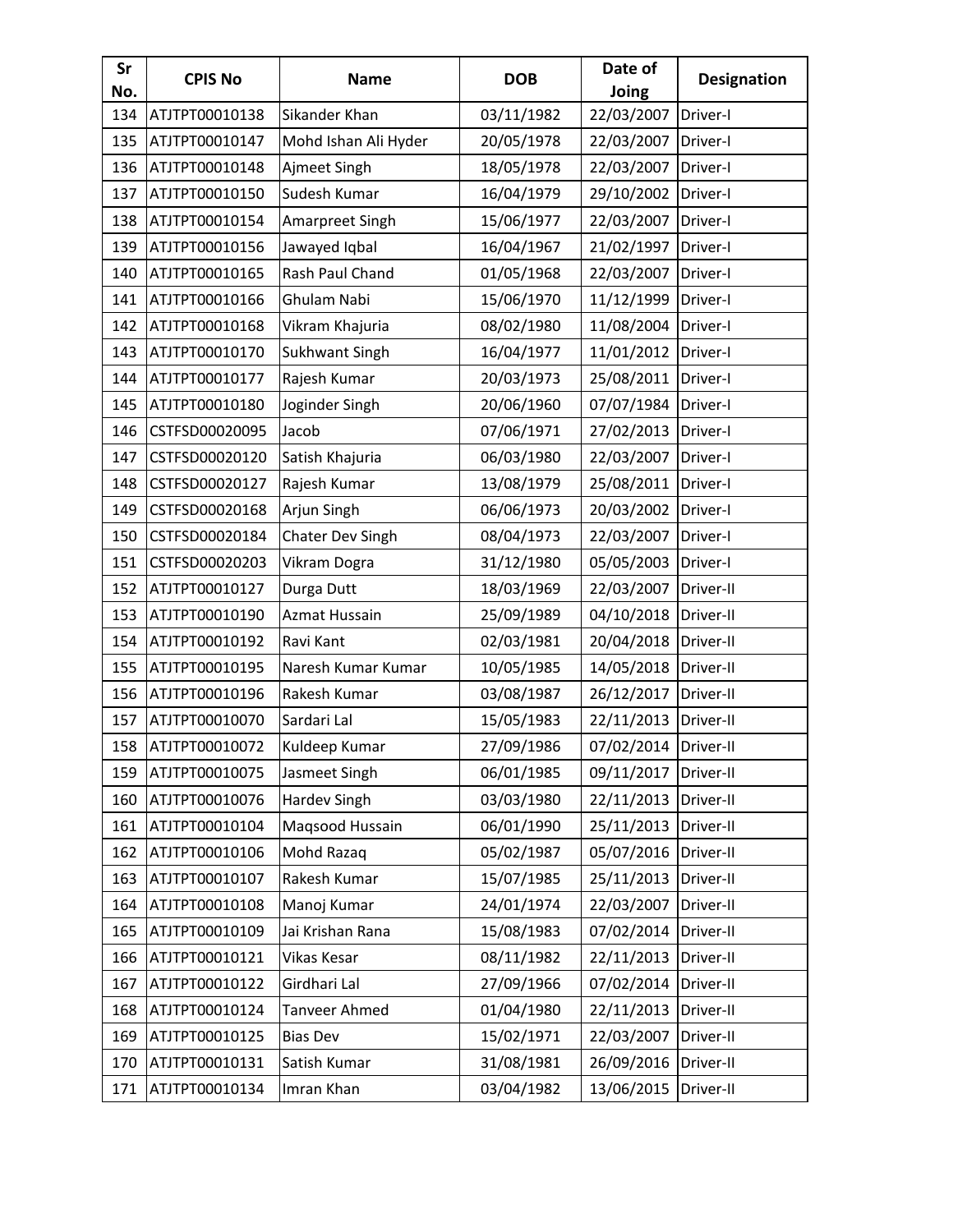| Sr<br>No. | <b>CPIS No</b> | <b>Name</b>                | <b>DOB</b> | Date of<br>Joing | <b>Designation</b> |
|-----------|----------------|----------------------------|------------|------------------|--------------------|
| 172       | ATJTPT00010136 | Latif Hussain              | 25/10/1987 | 22/11/2013       | Driver-II          |
| 173       | ATJTPT00010139 | Mohinder Singh             | 22/01/1980 | 07/02/2014       | Driver-II          |
| 174       | ATJTPT00010144 | Abid Hussain               | 08/03/1988 | 26/11/2013       | Driver-II          |
| 175       | ATJTPT00010158 | <b>Harpaul Singh</b>       | 10/04/1981 | 29/11/2013       | Driver-II          |
| 176       | ATJTPT00010159 | Jeewan Singh               | 27/01/1991 | 22/11/2013       | Driver-II          |
| 177       | ATJTPT00010163 | <b>Iftekhar Khan</b>       | 07/09/1981 | 25/11/2013       | Driver-II          |
| 178       | ATJTPT00010171 | Jasdeep Singh              | 30/06/1981 | 25/11/2013       | Driver-II          |
| 179       | ATJTPT00010173 | Rajinder Paul              | 05/07/1985 | 22/11/2013       | Driver-II          |
| 180       | CSTFSD00020193 | <b>Rahul Suri</b>          | 30/06/1989 | 22/11/2013       | Driver-II          |
| 181       | CSTFSD00020218 | Sudesh Kumar               | 13/10/1975 | 17/04/2014       | Driver-II          |
| 182       | CSTFSD00020222 | Rakesh Singh               | 19/11/1976 | 28/11/2013       | Driver-II          |
| 183       | ATJTPT00010039 | Manmeet Kumar              | 30/04/1976 | 04/07/2017       | Cleaner            |
| 184       | ATJTPT00010045 | <b>Gulzar Ahmad</b>        | 12/03/1969 | 02/07/1998       | Cleaner            |
| 185       | ATJTPT00010050 | Nazakat Hussain            | 05/05/1992 | 11/09/2017       | Cleaner            |
| 186       | ATJTPT00010051 | Lokesh Kumar               | 20/12/1989 | 06/07/2017       | Cleaner            |
| 187       | ATJTPT00010069 | Hardeep Singh Jamwal       | 10/04/1991 | 08/07/2017       | Cleaner            |
| 188       | ATJTPT00010141 | Anil Sharma                | 18/11/1982 | 04/07/2017       | Cleaner            |
| 189       | ATJTPT00010155 | Abdul Qayoom Khanji        | 01/05/1969 | 02/07/1998       | Cleaner            |
| 190       | ATJTPT00010194 | <b>Gunwant Singh Singh</b> | 08/02/1987 | 28/11/2017       | Cleaner            |
| 191       | ATJTPT00010028 | Ashwani Kumar              | 08/09/1986 | 12/04/2007       | Chowkidar          |
| 192       | ATJTPT00010029 | Suresh Singh               | 31/03/1978 | 02/07/1998       | Chowkidar          |
| 193       | ATJTPT00010044 | Gulshan Iqbal              | 17/03/1977 | 17/12/1998       | Chowkidar          |
| 194       | ATJTPT00010162 | Sahib Farooq               | 28/05/1995 | 06/03/2015       | Chowkidar          |
| 195       | ATJTPT00010183 | Raman Kumar                | 08/02/1991 | 31/07/2017       | Chowkidar          |
| 196       | ATJTPT00010068 | Pinka Massi                | 18/08/1977 | 29/10/2002       | Sweeper            |

|    | Deputy Director, State Motor Garages Department Kashmir |                          |            |            |                        |
|----|---------------------------------------------------------|--------------------------|------------|------------|------------------------|
| 01 | ATJTPT00010182                                          | Syed Muarif Andrabi      | 28/07/1984 | 12/09/2006 | <b>Deputy Director</b> |
| 02 | CSTFSD00020003                                          | <b>Shabir Sultan Dar</b> | 01/01/1974 | 01/09/1995 | Section Officer        |
| 03 | STSFSD00030033                                          | Nazir Ahmad Ganaie       | 16/03/1963 | 28/10/1985 | <b>Head Assistant</b>  |
| 04 | STSFSD00030049                                          | Rafiq Ahmad Shoroo       | 03/03/1963 | 22/09/1981 | <b>Head Assistant</b>  |
| 05 | STSFSD00030117                                          | Nissar Ahmad Dar         | 15/10/1971 | 15/06/1998 | <b>Head Assistant</b>  |
| 06 | STSFSD00030174                                          | Kaisar Sidiq Banday      | 10/04/1966 | 24/07/1995 | <b>Head Assistant</b>  |
| 07 | CSTFSD00020190                                          | Quansir Jabeen           | 05/06/1976 | 22/07/1995 | Senior Assistant       |
| 08 | STSFSD00030025                                          | Nissar Ahmad Sheikh      | 04/11/1969 | 22/10/1997 | Senior Assistant       |
| 09 | STSFSD00030084                                          | Farooq Ahmad Mir         | 15/04/1971 | 26/09/1997 | Senior Assistant       |
| 10 | STSFSD00030105                                          | Javaid Iqbal Dar         | 27/06/1984 | 16/09/2009 | Senior Assistant       |
| 11 | STSFSD00030139                                          | Shahid Ahmad Gojri       | 28/09/1969 | 03/08/2007 | Senior Assistant       |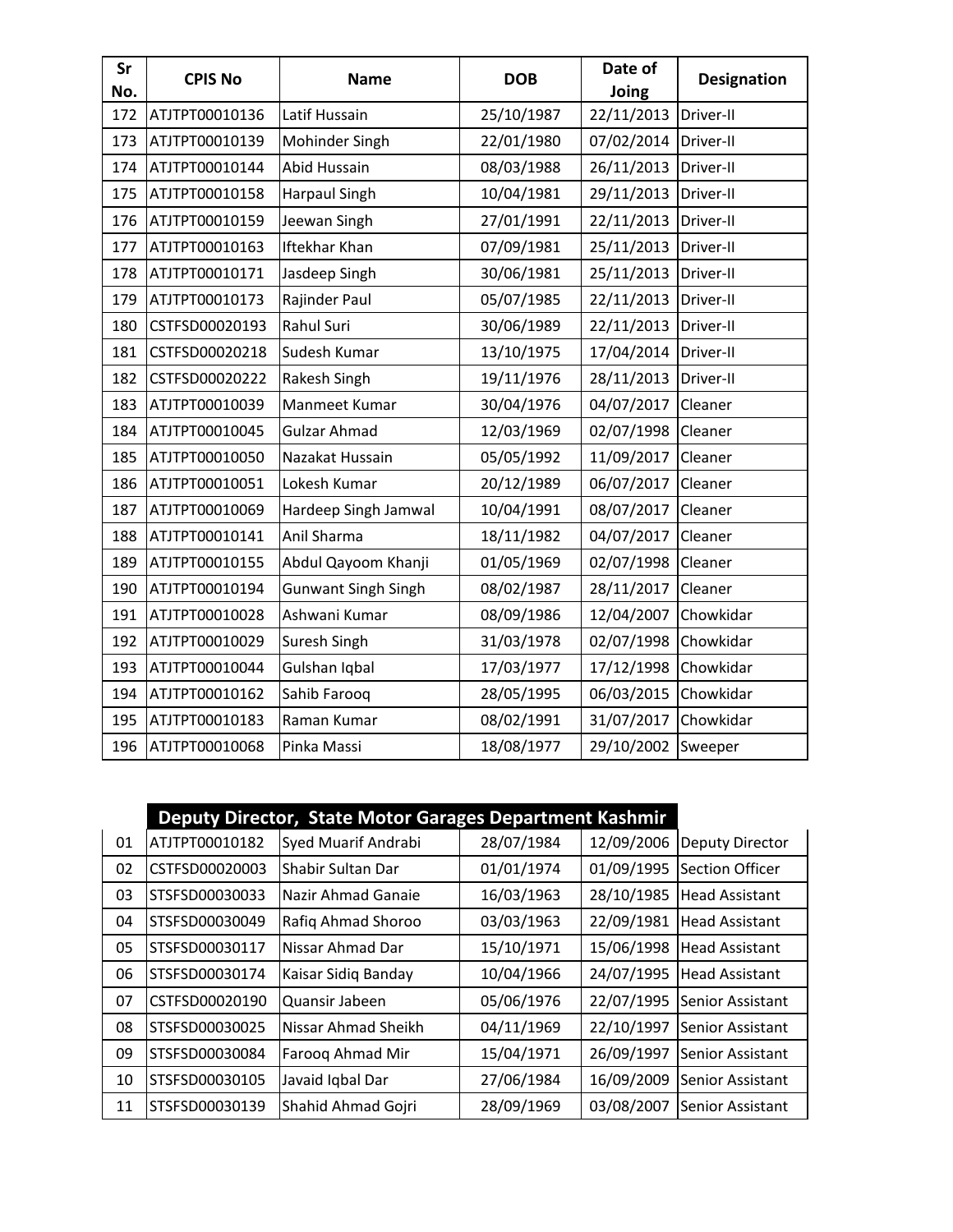| Sr<br>No. | <b>CPIS No</b> | <b>Name</b>                 | <b>DOB</b> | Date of<br>Joing | <b>Designation</b>     |
|-----------|----------------|-----------------------------|------------|------------------|------------------------|
| 12        | STSFSD00030163 | Sajad Hamid Dar             | 13/02/1974 | 01/11/1996       | Senior Assistant       |
| 13        | STSFSD00030181 | Khurshid Ahmad Mattoo       | 08/12/1975 | 18/05/1998       | Senior Assistant       |
| 14        | STSFSD00030186 | Javaid Ahmad Bhat           | 11/03/1971 | 24/07/1995       | Senior Assistant       |
| 15        | STSFSD00030288 | Asif Gowher Khan            | 26/02/1983 | 03/08/2018       | Accounts               |
| 16        | CSTFSD00020012 | Abid Ahmad Chadoora         | 20/02/1970 | 02/07/1998       | Junior Assistant       |
| 17        | CSTFSD00020038 | Mir Adil Farooq             | 15/07/1992 | 01/10/2013       | Junior Assistant       |
| 18        | STSFSD00030037 | Nadeem Majid Bhat           | 17/06/1988 | 06/12/2012       | Junior Assistant       |
| 19        | STSFSD00030069 | <b>Mubarak Ahmad Bhat</b>   | 01/08/1970 | 01/11/1996       | Junior Assistant       |
| 20        | STSFSD00030207 | Zarka Firdous               | 14/08/1993 | 11/08/2015       | Junior Assistant       |
| 21        | STSFSD00030224 | Farooz Ahmad Tantray        | 07/03/1983 | 20/05/2010       | Junior Assistant       |
| 22        | STSFSD00030091 | Ab Razak Dar                | 17/03/1963 | 31/10/1996       | Store Attendant        |
| 23        | STSFSD00030169 | Mohd Ayoub Wani             | 05/04/1969 | 22/07/1995       | <b>Store Attendant</b> |
| 24        | ATJTPT00010151 | Syed Parvez Hussain Jalali  | 16/05/1971 | 10/01/2005       | <b>Stores Officer</b>  |
| 25        | STSFSD00030223 | Naveed Faiz Qazi            | 23/10/1987 | 24/06/2016       | <b>Stores Officer</b>  |
| 26        | CSTFSD00020026 | <b>Bashir Ahmad Sheikh</b>  | 06/05/1965 | 26/07/1985       | Foreman                |
| 27        | STSFSD00030020 | Ghulam Jeelani Lone         | 22/04/1961 | 01/01/1981       | Foreman                |
| 28        | STSFSD00030022 | Maqsood Ahmad               | 31/03/1975 | 04/01/2008       | Foreman                |
| 29        | STSFSD00030056 | Showkat Ahmad Mir           | 11/01/1981 | 14/12/2006       | Foreman                |
| 30        | STSFSD00030127 | <b>Tariq Ahmad Sheikh</b>   | 12/07/1979 | 14/12/2006       | Foreman                |
| 31        | STSFSD00030189 | Arshid Hussain Khan         | 05/07/1975 | 21/08/2013       | Foreman                |
| 32        | STSFSD00030150 | Zulfiqar Aijaz Ah Chicken   | 01/02/1969 | 16/04/2007       | Lathe Man              |
| 33        | STSFSD00030010 | Nazir Ahmad Sheikh          | 04/06/1962 | 14/08/1981       | Mechanic               |
| 34        | STSFSD00030024 | Shafat Ahmad Gilkar         | 01/06/1968 | 03/09/1987       | Mechanic               |
| 35        | STSFSD00030045 | Rafiq Ahmad Khan            | 01/12/1962 | 09/04/1983       | Mechanic               |
| 36        | STSFSD00030066 | Mushtaq Ahmad Ganai         | 10/04/1962 | 07/02/1980       | Mechanic               |
| 37        | STSFSD00030090 | Ghulam Rasool Bhat          | 13/05/1962 | 20/02/1984       | Mechanic               |
| 38        | STSFSD00030092 | Javaid Ahmad Mir            | 06/08/1962 | 03/09/1987       | Mechanic               |
| 39        | STSFSD00030111 | <b>Bashir Ahmad Rather</b>  | 14/12/1962 | 07/08/1985       | Mechanic               |
| 40        | STSFSD00030147 | Ab Rashid Mistry            | 12/12/1961 | 01/01/1981       | Mechanic               |
| 41        | STSFSD00030173 | Mohd Shafi Rather           | 02/03/1963 | 07/11/1983       | Mechanic               |
| 42        | STSFSD00030175 | Mukhtar Ahmad Shah          | 20/06/1983 | 21/05/2007       | Mechanic               |
| 43        | STSFSD00030285 | Rakesh Bhat                 | 11/05/1984 | 29/05/2019       | Mechanic               |
| 44        | STSFSD00030041 | Abid Hussain Wani           | 02/02/1981 | 31/03/2007       | Painter                |
| 45        | STSFSD00030088 | Tasleema Akhtar             | 06/08/1976 | 25/04/2005       | Uphoilster             |
| 46        | STSFSD00030055 | Mehrajuddin Ahangar         | 20/01/1971 | 03/12/1991       | Electrician            |
| 47        | ATJTPT00010038 | <b>Firdoos Ahmed Rather</b> | 29/03/1979 | 13/06/2017       | Welder                 |
| 48        | STSFSD00030094 | Manzoor Ahmad Mir           | 01/03/1965 | 07/11/1983       | Welder                 |
| 49        | STSFSD00030213 | Bashir Ahmad Dar            | 12/03/1963 | 26/11/1991       | Welder                 |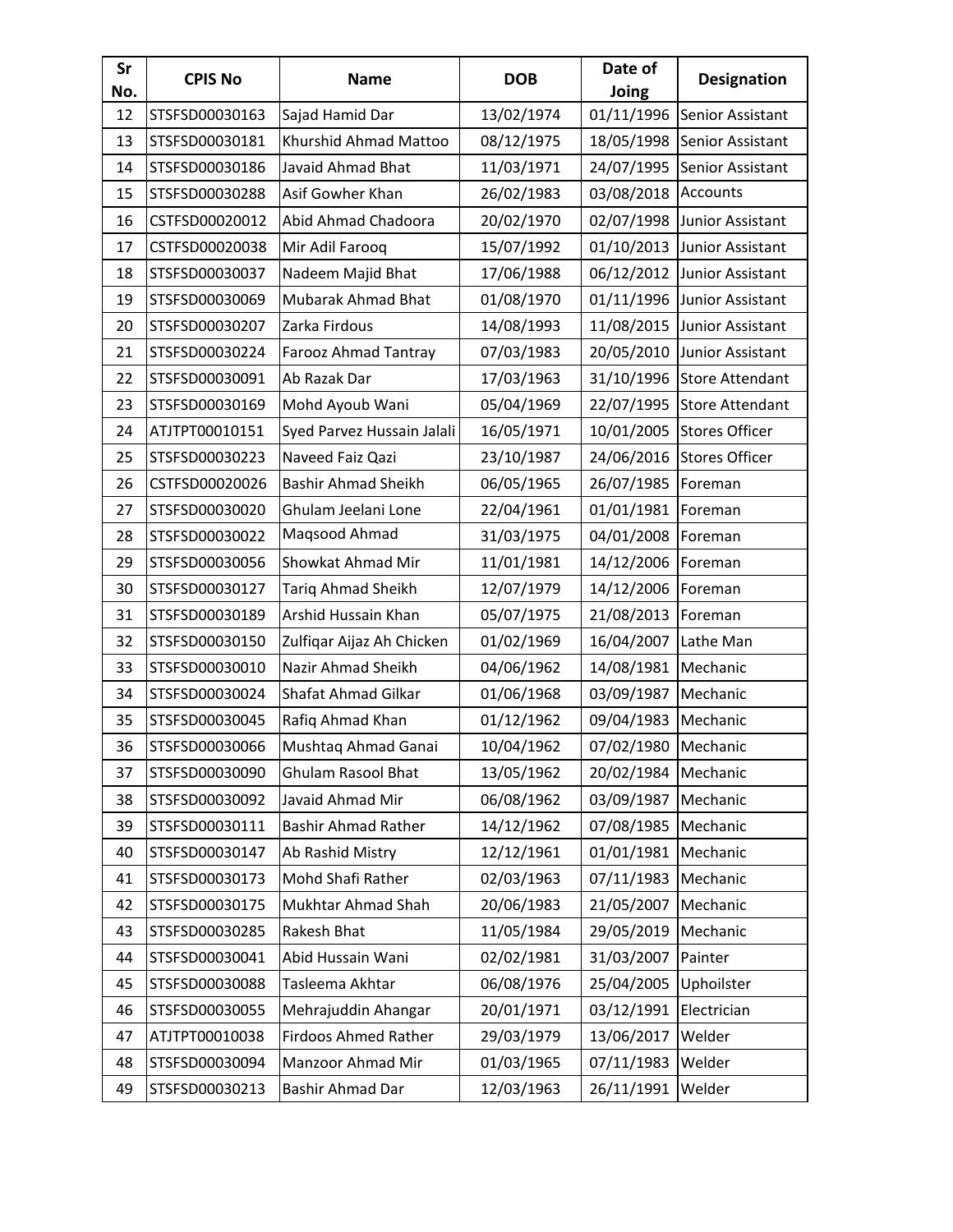| Sr<br>No. | <b>CPIS No</b> | <b>Name</b>                 | <b>DOB</b> | Date of<br>Joing | <b>Designation</b>   |
|-----------|----------------|-----------------------------|------------|------------------|----------------------|
| 50        | STSFSD00030063 | Mehraj Ud Din Sheikh        | 05/01/1973 | 12/10/1991       | Solderer             |
| 51        | STSFSD00030254 | Mohd Shafi Mir              | 13/05/1966 | 01/04/1994       | Turner               |
| 52        | STSFSD00030052 | <b>Bashir Ahmad Batloo</b>  | 26/04/1961 | 07/01/1980       | Tyre Mechanic        |
| 53        | ATJTPT00010037 | <b>Irshad Ahmad Naikoo</b>  | 11/09/1981 | 13/06/2017       | <b>Tyre Mechanic</b> |
| 54        | CSTFSD00020034 | Fayaz Ahmad Wani            | 01/04/1968 | 10/09/1987       | Fitter               |
| 55        | STSFSD00030036 | Mudasir Hamid Khan          | 01/01/1977 | 25/03/1995       | Fitter               |
| 56        | STSFSD00030053 | Raj Mohd Bhat               | 01/04/1962 | 17/07/1987       | Fitter               |
| 57        | STSFSD00030074 | Ab Qayoom Ahangar           | 29/05/1965 | 11/12/1991       | Fitter               |
| 58        | STSFSD00030093 | Farooq Ahmad                | 04/01/1967 | 03/09/1987       | Fitter               |
| 59        | STSFSD00030112 | Mushtaq Ahmad Gilkar        | 06/01/1968 | 24/05/1991       | Fitter               |
| 60        | STSFSD00030113 | Nazir Ahmad Banday          | 02/02/1967 | 17/07/1987       | Fitter               |
| 61        | STSFSD00030125 | Mohd Ayoub Sheikh           | 04/04/1967 | 11/12/1991       | Fitter               |
| 62        | STSFSD00030154 | Riyaz Ahmad Mir             | 02/04/1962 | 20/12/1980       | Fitter               |
| 63        | STSFSD00030157 | Mohd Shafi Naik             | 27/10/1970 | 25/04/1991       | Fitter               |
| 64        | STSFSD00030158 | Niyaz Mustafa Reshi         | 09/11/1971 | 18/01/1994       | Fitter               |
| 65        | STSFSD00030160 | Nasser Ahmad Baba           | 21/03/1964 | 17/08/1985       | Fitter               |
| 66        | STSFSD00030225 | Javid Ahmad Sheikh          | 08/12/1972 | 01/11/1996       | Fitter               |
| 67        | CSTFSD00020031 | Manzoor Ahmad Ganie         | 10/12/1966 | 18/01/1994       | Greaser Washer       |
| 68        | STSFSD00030001 | Bashir Ahmad Mir            | 01/04/1973 | 28/07/1994       | Greaser Washer       |
| 69        | STSFSD00030007 | Masooda Khan                | 04/11/1978 | 25/10/2002       | Greaser Washer       |
| 70        | STSFSD00030017 | Aijaz Ahmad Dar             | 27/11/1970 | 24/07/1995       | Greaser Washer       |
| 71        | STSFSD00030059 | <b>Manzoor Ahmad Bhat</b>   | 05/11/1977 | 01/07/2003       | Greaser Washer       |
| 72        | STSFSD00030064 | Majid Nazir Ahangar         | 24/01/1986 | 09/03/2006       | Greaser Washer       |
| 73        | STSFSD00030082 | Fayaz Ahmad Dar             | 01/04/1971 | 01/11/1996       | Greaser Washer       |
| 74        | STSFSD00030087 | Mohd Imran Khan             | 15/12/1980 | 01/07/2003       | Greaser Washer       |
| 75        | STSFSD00030089 | Farooq Ahmad Trag           | 01/03/1967 | 03/01/1997       | Greaser Washer       |
| 76        | STSFSD00030107 | Waseem Rafiq Makie          | 17/09/1991 | 28/06/2011       | Greaser Washer       |
| 77        | STSFSD00030146 | <b>Ubaid Majeed Majid</b>   | 11/06/1991 | 17/08/2010       | Greaser Washer       |
| 78        | STSFSD00030153 | Mohd Iqbal Sofi             | 01/06/1986 | 28/06/2005       | Greaser Washer       |
| 79        | STSFSD00030284 | Tanzeer Ahmad Dar           | 01/05/1993 | 27/06/2018       | Greaser Washer       |
| 80        | STSFSD00030005 | Gh Mohd Shurgugry           | 11/01/1966 | 09/10/1984       | Chauffeur            |
| 81        | STSFSD00030008 | Ab Rashid Bhat              | 26/02/1966 | 13/06/1985       | Chauffeur            |
| 82        | STSFSD00030009 | <b>Bashir Ahmad Nanda</b>   | 26/05/1961 | 05/08/1981       | Chauffeur            |
| 83        | STSFSD00030012 | Gulzar Ahmad Sofi           | 13/04/1967 | 01/08/1991       | Chauffeur            |
| 84        | STSFSD00030019 | <b>Balwant Singh</b>        | 17/10/1962 | 17/07/1987       | Chauffeur            |
| 85        | STSFSD00030021 | Fayaz Ahmad Malik           | 12/10/1969 | 29/03/1994       | Chauffeur            |
| 86        | STSFSD00030027 | <b>Firdous Ahmad Shoora</b> | 09/04/1962 | 14/08/1981       | Chauffeur            |
| 87        | STSFSD00030050 | Sajad Ahmad Dar             | 01/06/1968 | 08/12/1994       | Chauffeur            |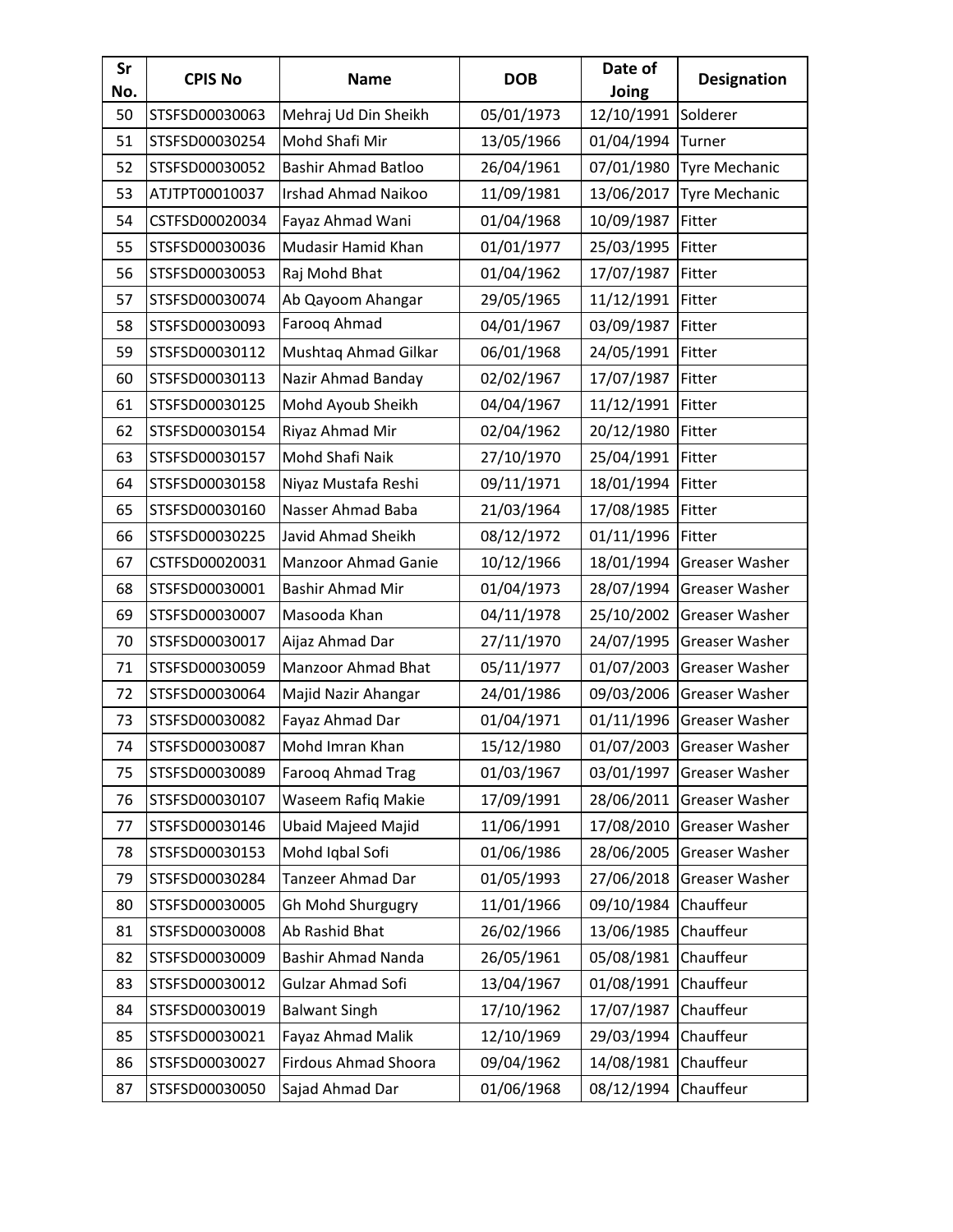| Sr<br>No. | <b>CPIS No</b> | <b>Name</b>                 | <b>DOB</b> | Date of<br>Joing      | <b>Designation</b> |
|-----------|----------------|-----------------------------|------------|-----------------------|--------------------|
| 88        | STSFSD00030051 | <b>Gulzar Ahmad Dar</b>     | 27/02/1972 | 06/02/2006            | Chauffeur          |
| 89        | STSFSD00030073 | Khazir Mohd Bhat            | 08/08/1962 | 28/03/1994            | Chauffeur          |
| 90        | STSFSD00030081 | <b>Bopinder Singh</b>       | 10/07/1965 | 22/06/1991            | Chauffeur          |
| 91        | STSFSD00030086 | Manzoor Ahmad Baba          | 14/04/1963 | 28/03/1994            | Chauffeur          |
| 92        | STSFSD00030095 | Wali Mohmad War             | 16/04/1962 | 24/02/1997            | Chauffeur          |
| 93        | STSFSD00030099 | Muzafar Ahmad Zargar        | 01/01/1969 | 28/03/1994            | Chauffeur          |
| 94        | STSFSD00030108 | Ab Razzaq Rather            | 10/05/1968 | 01/02/1997            | Chauffeur          |
| 95        | STSFSD00030110 | Ab Qayoom Wani              | 01/08/1968 | 24/02/1997            | Chauffeur          |
| 96        | STSFSD00030116 | Mohd Aftab Beigh            | 01/10/1965 | 19/10/1995            | Chauffeur          |
| 97        | STSFSD00030119 | Fayaz Ahmad Bhat            | 01/03/1970 | 17/07/1990            | Chauffeur          |
| 98        | STSFSD00030131 | Ab Gani Rather              | 15/12/1968 | 06/09/1995            | Chauffeur          |
| 99        | STSFSD00030132 | Ab Hamid Rather             | 01/01/1968 | 24/02/1997            | Chauffeur          |
| 100       | STSFSD00030134 | Mushtaq Ahmad Ganai         | 12/01/1964 | 24/02/1997            | Chauffeur          |
| 101       | STSFSD00030142 | Mohd Yousuf Mathanji        | 01/03/1969 | 18/01/1994            | Chauffeur          |
| 102       | STSFSD00030152 | Nazir Ahmad Dar             | 21/07/1964 | 28/03/1994            | Chauffeur          |
| 103       | STSFSD00030164 | Ghulam Mohammad             | 02/02/1968 | 24/02/1997            | Chauffeur          |
| 104       | STSFSD00030167 | Feroze Ahmad Renzoo         | 04/06/1967 | 23/03/1994            | Chauffeur          |
| 105       | STSFSD00030168 | <b>Athar Parvaiz</b>        | 21/06/1964 | 18/01/1994            | Chauffeur          |
| 106       | STSFSD00030171 | Mohmad Shaban               | 20/02/1968 | 26/02/1997            | Chauffeur          |
| 107       | STSFSD00030178 | Anoop Singh                 | 25/05/1966 | 24/02/1997            | Chauffeur          |
| 108       | STSFSD00030184 | Mohd Altaf Bhat             | 30/03/1968 | 28/03/1994            | Chauffeur          |
| 109       | STSFSD00030229 | Reyaz Ahmad Sheikh          | 06/02/1967 | 28/01/1994            | Chauffeur          |
| 110       | STSFSD00030028 | Arshad Ahmad Khan           | 09/06/1962 | 27/02/2013            | Driver-I           |
| 111       | STSFSD00030078 | Mohd Shaheen Dunoo          | 11/12/1977 | 08/05/1998            | Driver-I           |
| 112       | STSFSD00030192 | Sajad Ahmad Wani            | 20/03/1984 | 07/02/2014   Driver-I |                    |
| 113       | STSFSD00030205 | Rajender Singh              | 04/12/1973 | 06/01/2012            | Driver-I           |
| 114       | CSTFSD00020196 | Nazir Ahmad Khan            | 04/03/1979 | 25/11/2013            | Driver-I           |
| 115       | CSTFSD00020250 | Showkat Ahmad Wani          | 05/04/1973 | 12/03/1997            | Driver-I           |
| 116       | STSFSD00030016 | Altaf Hussain Malik         | 08/08/1974 | 27/05/2009            | Driver-I           |
| 117       | STSFSD00030029 | <b>Firdous Ahmad Sheikh</b> | 05/05/1967 | 27/04/2001            | Driver-I           |
| 118       | STSFSD00030030 | Waseem Hassan Bhat          | 07/04/1985 | 01/12/2012            | Driver-I           |
| 119       | STSFSD00030031 | Khurshid Ahmad Akhoon       | 02/02/1975 | 24/12/1998            | Driver-I           |
| 120       | STSFSD00030034 | Mohd Ibrahim Malik          | 22/03/1973 | 30/09/2009            | Driver-I           |
| 121       | STSFSD00030042 | Shakeel Ahmad Dar           | 01/04/1970 | 22/03/2007            | Driver-I           |
| 122       | STSFSD00030060 | Showkat Hussain Naik        | 15/11/1970 | 23/03/2007            | Driver-I           |
| 123       | STSFSD00030076 | Shafat Ahmad Shah           | 12/01/1968 | 01/10/2001            | Driver-I           |
| 124       | STSFSD00030083 | Shabir Ahmad Sheikh         | 01/04/1973 | 29/05/2001            | Driver-I           |
| 125       | STSFSD00030120 | Mohd Ashraf Najar           | 01/07/1979 | 19/03/1999            | Driver-I           |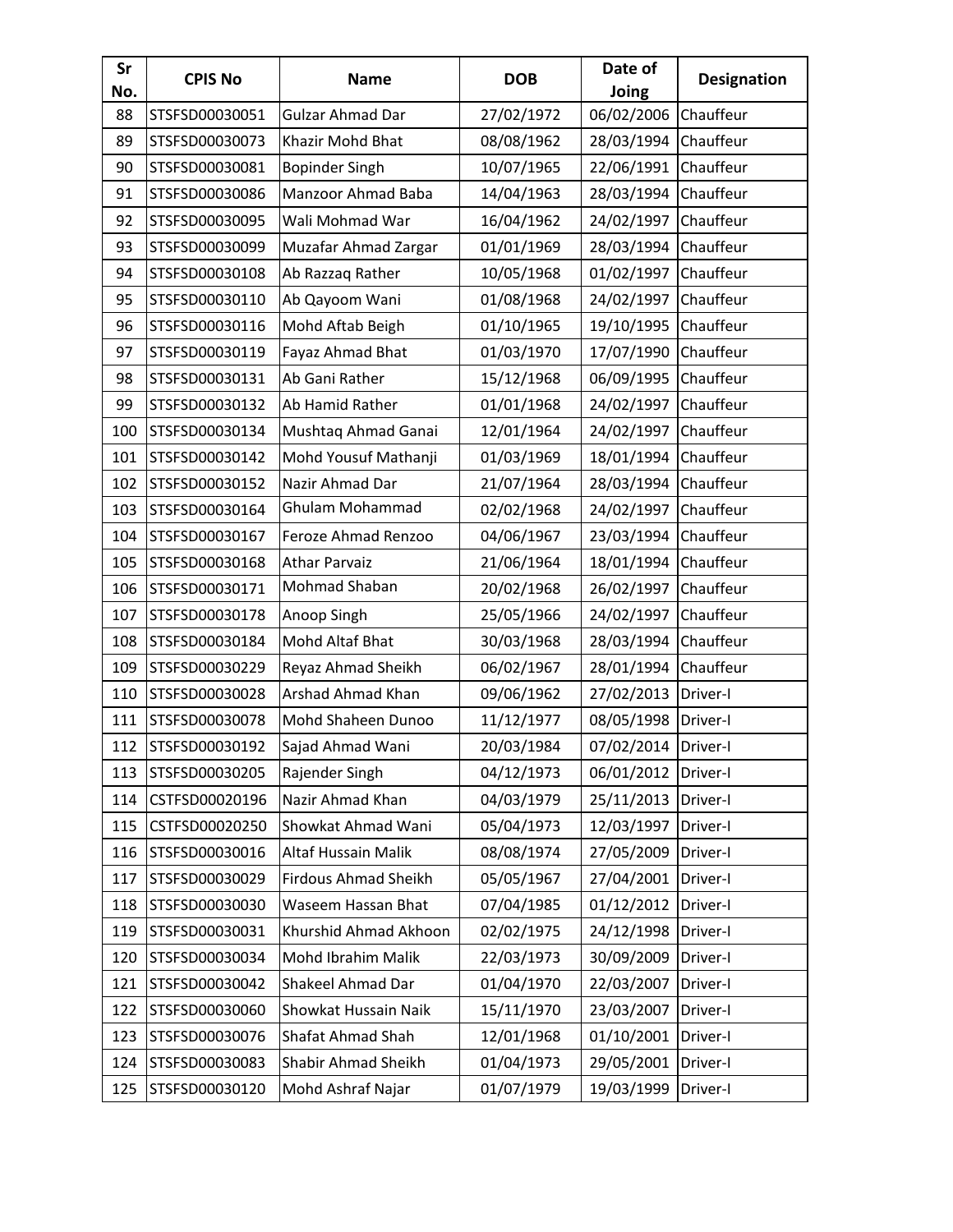| Sr<br>No. | <b>CPIS No</b> | <b>Name</b>                | <b>DOB</b> | Date of<br>Joing       | <b>Designation</b> |
|-----------|----------------|----------------------------|------------|------------------------|--------------------|
| 126       | STSFSD00030128 | Farooq Ahmad Lone          | 10/04/1968 | 12/10/2001             | Driver-I           |
| 127       | STSFSD00030130 | Farooq Ahmad Rather        | 06/03/1970 | 22/03/2007             | Driver-I           |
| 128       | STSFSD00030135 | Reyaz Ahmad Khan           | 16/01/1968 | 24/10/2002             | Driver-I           |
| 129       | STSFSD00030136 | Nazir Ahmad Shah           | 02/03/1974 | 02/02/1999             | Driver-I           |
| 130       | STSFSD00030141 | <b>Ghulam Mohammad</b>     | 01/01/1964 | 27/02/2013             | Driver-I           |
| 131       | STSFSD00030145 | <b>Gulzar Ahmad Shah</b>   | 04/12/1969 | 22/03/2007             | Driver-I           |
| 132       | STSFSD00030156 | Mohd Yasmeen Antoo         | 24/12/1967 | 01/10/2001             | Driver-I           |
| 133       | STSFSD00030162 | Irfan Ahmad Ganai          | 01/03/1976 | 22/03/2007             | Driver-I           |
| 134       | STSFSD00030166 | <b>Gulzar Ahmad Ganaie</b> | 01/01/1970 | 27/02/2013             | Driver-I           |
| 135       | STSFSD00030172 | Ab Majid Sofi              | 03/05/1972 | 25/04/1991             | Driver-I           |
| 136       | STSFSD00030180 | Mukhtar Ahmad Dar          | 15/03/1973 | 21/04/2010             | Driver-I           |
| 137       | STSFSD00030188 | Rameez Raja Rather         | 02/09/1986 | 22/11/2013             | Driver-I           |
| 138       | STSFSD00030193 | Shabir Ahmad Rather        | 12/12/1978 | 25/11/2013             | Driver-I           |
| 139       | STSFSD00030197 | Ibrar Ahmad Nengroo        | 20/03/1974 | 27/02/2013             | Driver-I           |
| 140       | STSFSD00030198 | Abid Manzoor Ganaie        | 04/02/1983 | 25/11/2013             | Driver-I           |
| 141       | STSFSD00030201 | Mushtaq Ahmad Bhat         | 28/11/1989 | 25/11/2013             | Driver-I           |
| 142       | STSFSD00030208 | Farooz Ahmad Ganaie        | 13/12/1982 | 25/11/2013             | Driver-I           |
| 143       | STSFSD00030209 | Hilal Ahmad Dar            | 09/01/1977 | 07/02/2014             | Driver-I           |
| 144       | STSFSD00030239 | Aijaz Ahmad Farash         | 28/02/1982 | 22/11/2013             | Driver-I           |
| 145       | STSFSD00030240 | Sartaj Hussain Bhat        | 15/02/1990 | 25/11/2013             | Driver-I           |
| 146       | STSFSD00030248 | Nisar Ahmad Wani           | 01/10/1981 | 22/11/2013             | Driver-I           |
| 147       | CSTFSD00020152 | Nisar Ahmed Hajam          | 06/07/1971 | 01/04/1994             | Driver-II          |
| 148       | STSFSD00030251 | Niyaz Ahmad Dar            | 17/09/1964 | 22/09/1988             | Driver-II          |
| 149       | STSFSD00030253 | Nazir Ahmad Bhat           | 11/02/1964 | 01/10/1985             | Driver-II          |
| 150       | CSTFSD00020098 | Aushaq Hussain Dar         | 15/03/1977 | 24/06/2016   Driver-II |                    |
| 151       | CSTFSD00020099 | Mohammad Abbas Dar         | 26/11/1985 | 28/05/2016             | Driver-II          |
| 152       | CSTFSD00020115 | Javid Ahmad Bhat           | 25/03/1986 | 05/07/2016             | Driver-II          |
| 153       | CSTFSD00020169 | Rameez Raja                | 29/04/1990 | 25/11/2013             | Driver-II          |
| 154       | CSTFSD00020183 | Arshad Hussain Ganaie      | 01/05/1980 | 25/11/2013             | Driver-II          |
| 155       | CSTFSD00020212 | Irshad Ahmad Dar           | 02/04/1990 | 25/11/2013             | Driver-II          |
| 156       | CSTFSD00020253 | Mushtaq Hussain Bhat       | 01/10/1984 | 26/10/2017             | Driver-II          |
| 157       | STSFSD00030190 | Mohd Shafi Bhat            | 11/03/1977 | 25/11/2013             | Driver-II          |
| 158       | STSFSD00030191 | Mushtaq Ahmad Lone         | 04/04/1974 | 08/11/2016             | Driver-II          |
| 159       | STSFSD00030194 | Mohd Amin Dar              | 07/04/1984 | 28/05/2016             | Driver-II          |
| 160       | STSFSD00030199 | Bashir Ahmad Najar         | 13/01/1976 | 25/11/2013             | Driver-II          |
| 161       | STSFSD00030200 | Hamid Hussain Ganie        | 01/04/1986 | 10/08/2015             | Driver-II          |
| 162       | STSFSD00030202 | Pervaiz Ahmad Dangroo      | 15/11/1980 | 28/08/2014             | Driver-II          |
| 163       | STSFSD00030203 | Javaid Ahmad Shagoo        | 10/10/1977 | 26/11/2013             | Driver-II          |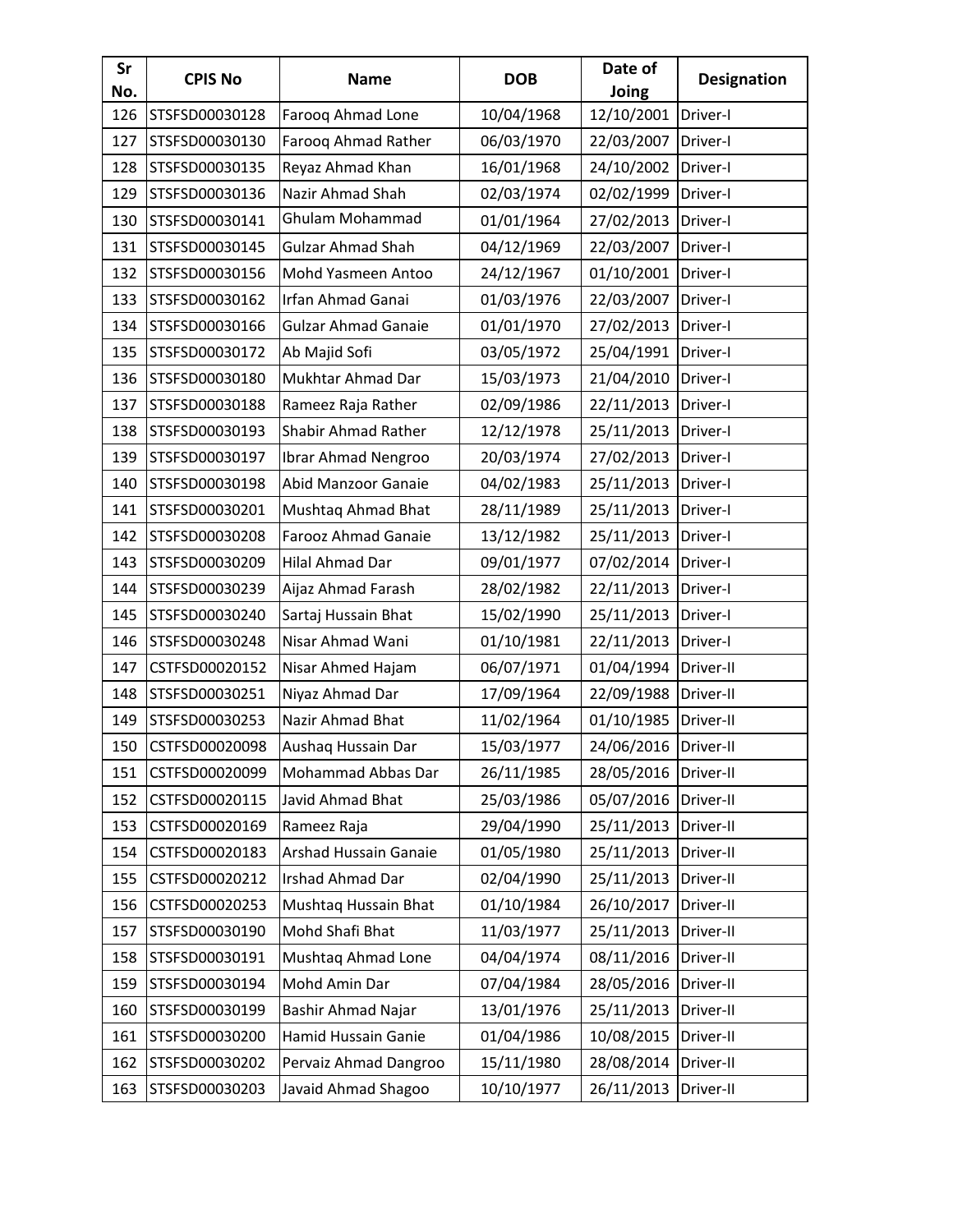| Sr<br>No. | <b>CPIS No</b> | <b>Name</b>                  | <b>DOB</b> | Date of<br>Joing | <b>Designation</b> |
|-----------|----------------|------------------------------|------------|------------------|--------------------|
| 164       | STSFSD00030204 | <b>Bashir Ahmad Wagay</b>    | 15/11/1984 | 28/11/2013       | Driver-II          |
| 165       | STSFSD00030211 | Altaf Ahmad Khan             | 12/06/1988 | 25/11/2013       | Driver-II          |
| 166       | STSFSD00030214 | Mohd Amin Wani               | 01/03/1972 | 25/11/2013       | Driver-II          |
| 167       | STSFSD00030215 | <b>Firdous Ahmad Ahanger</b> | 04/12/1975 | 22/11/2013       | Driver-II          |
| 168       | STSFSD00030218 | Noorul Hassan Lone           | 20/04/1977 | 22/11/2013       | Driver-II          |
| 169       | STSFSD00030219 | Showkat Aziz Malik           | 18/05/1982 | 09/06/2016       | Driver-II          |
| 170       | STSFSD00030220 | Altaf Ahmad Rather           | 15/01/1983 | 07/02/2014       | Driver-II          |
| 171       | STSFSD00030221 | Mohammad Ramzan              | 15/12/1983 | 27/11/2013       | Driver-II          |
| 172       | STSFSD00030226 | Zahoor Ahmad Lone            | 14/02/1983 | 27/11/2013       | Driver-II          |
| 173       | STSFSD00030228 | Quasar Ahmad Mir             | 28/03/1979 | 25/11/2013       | Driver-II          |
| 174       | STSFSD00030230 | Nisar Ahmad Sheikh           | 01/03/1986 | 25/11/2013       | Driver-II          |
| 175       | STSFSD00030231 | <b>Bilal Ahmad Bhat</b>      | 05/03/1988 | 28/05/2016       | Driver-II          |
| 176       | STSFSD00030232 | Ghulam Mohammad              | 03/05/1990 | 10/08/2015       | Driver-II          |
| 177       | STSFSD00030233 | Ovais Ahmad Dar              | 15/02/1989 | 25/11/2013       | Driver-II          |
| 178       | STSFSD00030234 | Abdul Majid Mir              | 16/03/1979 | 07/02/2014       | Driver-II          |
| 179       | STSFSD00030235 | Tariq Ahmad Bhat             | 07/03/1981 | 13/08/2015       | Driver-II          |
| 180       | STSFSD00030237 | Khursied Ahmad Mir           | 01/03/1979 | 07/02/2014       | Driver-II          |
| 181       | STSFSD00030241 | Parvaze Ahmad Sheikh         | 01/03/1974 | 05/07/2016       | Driver-II          |
| 182       | STSFSD00030242 | <b>Bilal Ahmad Malik</b>     | 08/07/1989 | 07/02/2014       | Driver-II          |
| 183       | STSFSD00030243 | Riyaz Ahmad Ganai            | 11/11/1974 | 07/02/2014       | Driver-II          |
| 184       | STSFSD00030244 | Shabir Ahmad Ganai           | 05/03/1981 | 25/11/2013       | Driver-II          |
| 185       | STSFSD00030245 | Mohammad Amin Mir            | 01/03/1977 | 25/11/2013       | Driver-II          |
| 186       | STSFSD00030246 | Farooq Ahmad Khanday         | 03/02/1975 | 25/11/2013       | Driver-II          |
| 187       | STSFSD00030249 | Abdul Rahim Ganayee          | 04/01/1977 | 25/11/2013       | Driver-II          |
| 188       | STSFSD00030270 | Showket Ali Konshi           | 06/03/1982 | 23/12/2017       | Driver-II          |
| 189       | STSFSD00030279 | <b>Bashir Ahmad Malik</b>    | 25/02/1985 | 26/10/2017       | Driver-II          |
| 190       | STSFSD00030280 | Mohammad Fazal Wagay         | 14/03/1979 | 25/11/2013       | Driver-II          |
| 191       | STSFSD00030290 | Showkat Ahmad Sofi           | 05/01/1993 | 18/07/2018       | Driver-II          |
| 192       | STSFSD00030292 | Jagmeet Singh                | 29/03/1991 | 13/10/2020       | Driver-II          |
| 193       | CSTFSD00020245 | Ajaz Ahmad Dar               | 16/12/1987 | 21/04/2017       | Helper             |
| 194       | STSFSD00030018 | Saleem Khurshid              | 13/02/1976 | 21/05/1998       | Helper             |
| 195       | STSFSD00030210 | Wasim Challoo                | 04/06/1990 | 10/12/2016       | Helper             |
| 196       | STSFSD00030255 | Mohammad Yaseen Sofi         | 26/05/1989 | 04/07/2017       | Helper             |
| 197       | STSFSD00030256 | Furqan Fazili                | 21/03/1987 | 04/07/2017       | Helper             |
| 198       | STSFSD00030257 | Aasif Rasool                 | 01/03/1990 | 04/07/2017       | Helper             |
| 199       | STSFSD00030268 | Mehraj U Din Yousuf          | 06/01/1970 | 25/10/2017       | Helper             |
| 200       | STSFSD00030281 | Musabir Farooq Dar           | 01/07/1998 | 24/04/2017       | Helper             |
| 201       | STSFSD00030286 | Irfan Ahmad Shah             | 04/10/1990 | 23/09/2019       | Helper             |